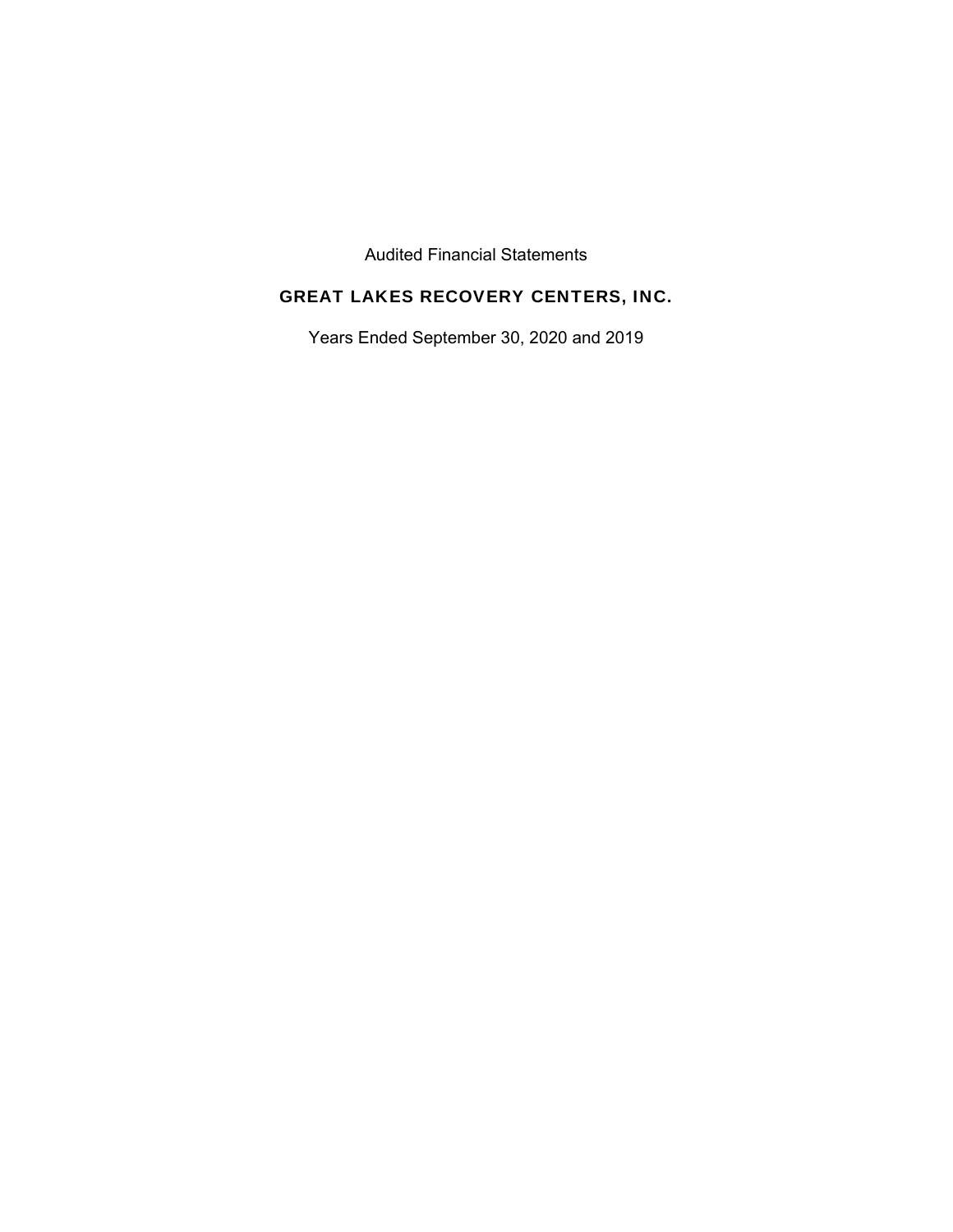# TABLE OF CONTENTS

# GREAT LAKES RECOVERY CENTERS, INC.

| <b>Financial Statements</b>                                                                                                                                          |  |
|----------------------------------------------------------------------------------------------------------------------------------------------------------------------|--|
|                                                                                                                                                                      |  |
|                                                                                                                                                                      |  |
|                                                                                                                                                                      |  |
|                                                                                                                                                                      |  |
|                                                                                                                                                                      |  |
| Independent Auditor's Report on Internal Control over Financial Reporting and on<br>Compliance and Other Matters Based on an Audit of Financial Statements Performed |  |
|                                                                                                                                                                      |  |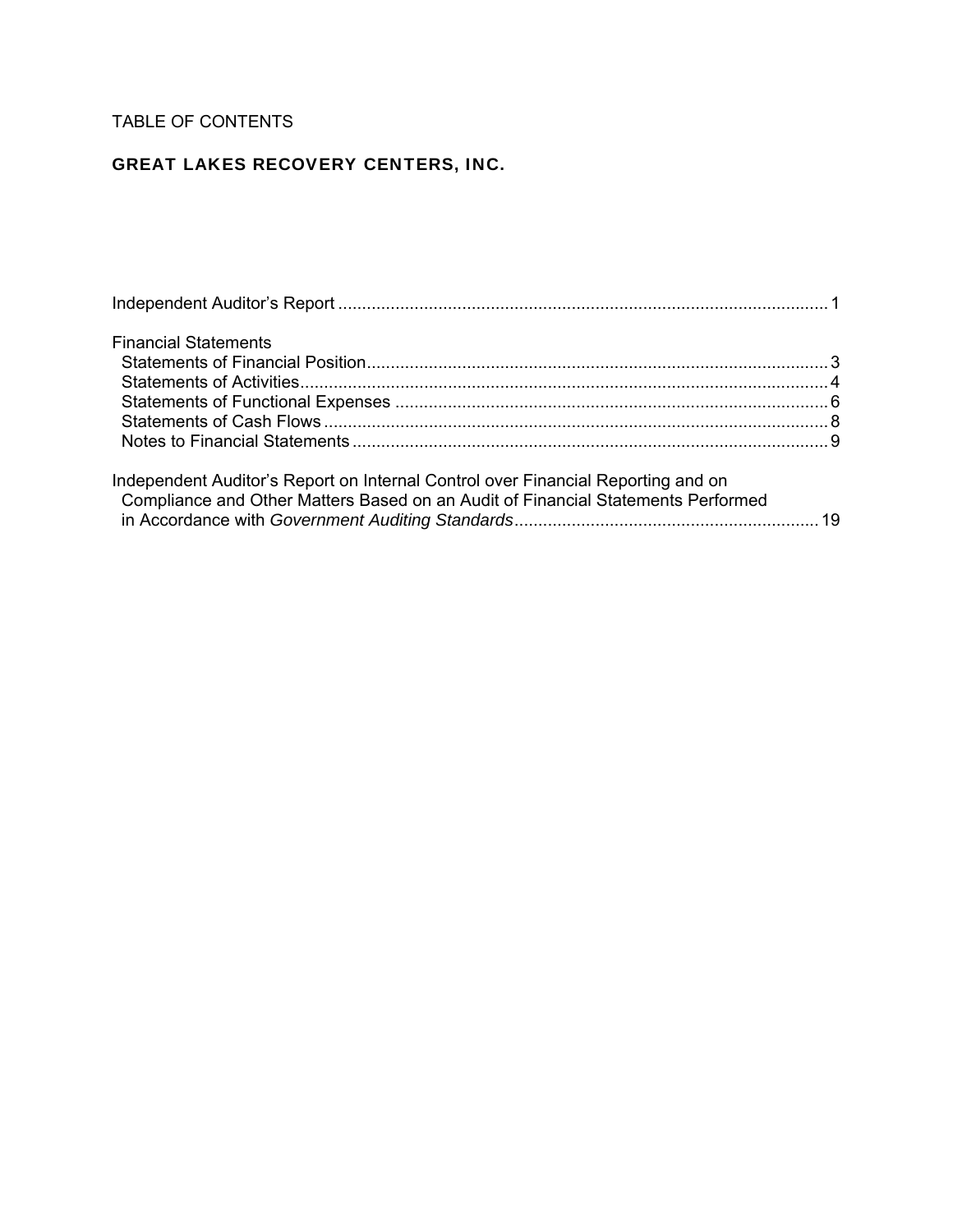MAKELA, TOUTANT, HILL, NARDI & KATONA, P.C.

**CERTIFIED PUBLIC ACCOUNTANTS** 

#### INDEPENDENT AUDITOR'S REPORT

Board of Directors Great Lakes Recovery Centers, Inc. Ishpeming, Michigan

#### **Report on the Financial Statements**

We have audited the accompanying financial statements of Great Lakes Recovery Centers, Inc. (a nonprofit organization), which comprise the statements of financial position as of September 30, 2020 and 2019, and the related statements of activities, functional expenses, and cash flows for the years then ended, and the related notes to the financial statements.

#### **Management's Responsibility for the Financial Statements**

Management is responsible for the preparation and fair presentation of these financial statements in accordance with accounting principles generally accepted in the United States of America; this includes the design, implementation, and maintenance of internal control relevant to the preparation and fair presentation of financial statements that are free from material misstatement, whether due to fraud or error.

#### **Auditor's Responsibility**

Our responsibility is to express an opinion on these financial statements based on our audits. We conducted our audits in accordance with auditing standards generally accepted in the United States of America and the standards applicable to financial audits contained in *Government Auditing Standards*, issued by the Comptroller General of the United States. Those standards require that we plan and perform the audit to obtain reasonable assurance about whether the financial statements are free from material misstatement.

An audit involves performing procedures to obtain audit evidence about the amounts and disclosures in the financial statements. The procedures selected depend on the auditor's judgment, including the assessment of the risks of material misstatement of the financial statements, whether due to fraud or error. In making those risk assessments, the auditor considers internal control relevant to the entity's preparation and fair presentation of the financial statements in order to design audit procedures that are appropriate in the circumstances, but not for the purpose of expressing an opinion on the effectiveness of the entity's internal control. Accordingly, we express no such opinion. An audit also includes evaluating the appropriateness of accounting policies used and the reasonableness of significant accounting estimates made by management, as well as evaluating the overall presentation of the financial statements.

We believe that the audit evidence we have obtained is sufficient and appropriate to provide a basis for our audit opinion.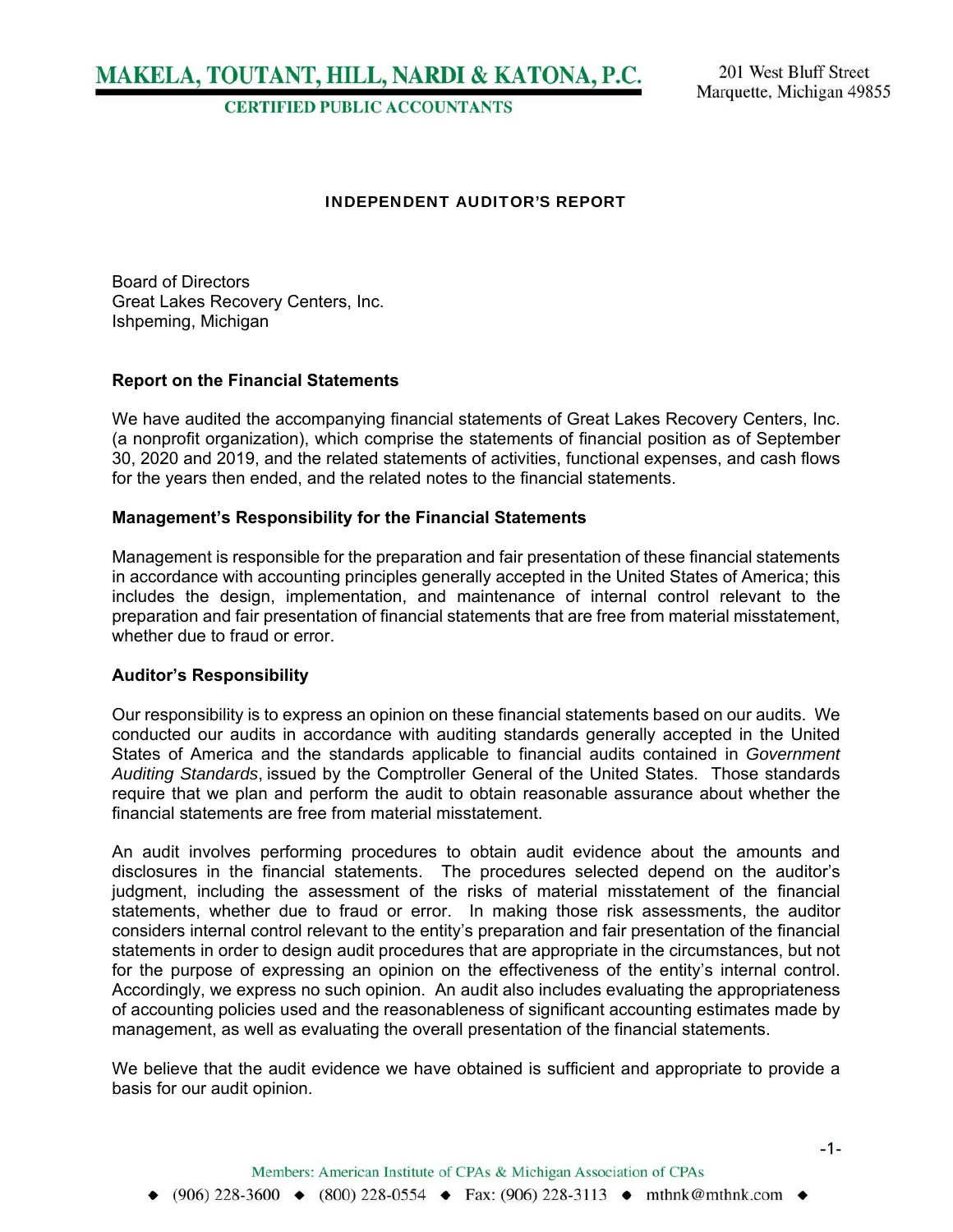Board of Directors Great Lakes Recovery Centers, Inc.

# **Opinion**

In our opinion, the financial statements referred to above present fairly, in all material respects, the financial position of Great Lakes Recovery Centers, Inc., as of September 30, 2020 and 2019, and the changes in its net assets and its cash flows for the years then ended in accordance with accounting principles generally accepted in the United States of America.

### **Other Reporting Required by** *Government Auditing Standards*

In accordance with *Government Auditing Standards*, we have also issued our report dated April 20, 2021, on our consideration of Great Lakes Recovery Centers, Inc.'s internal control over financial reporting and on our tests of its compliance with certain provisions of laws, regulations, contracts, and grant agreements and other matters. The purpose of that report is to describe the scope of our testing of internal control over financial reporting and compliance and the results of that testing, and not to provide an opinion on internal control over financial reporting or on compliance. That report is an integral part of an audit performed in accordance with *Government Auditing Standards* in considering Great Lakes Recovery Centers, Inc.'s internal control over financial reporting and compliance.

Makela, Toutant, Hill, Nardi & Katona, P.C.

April 20, 2021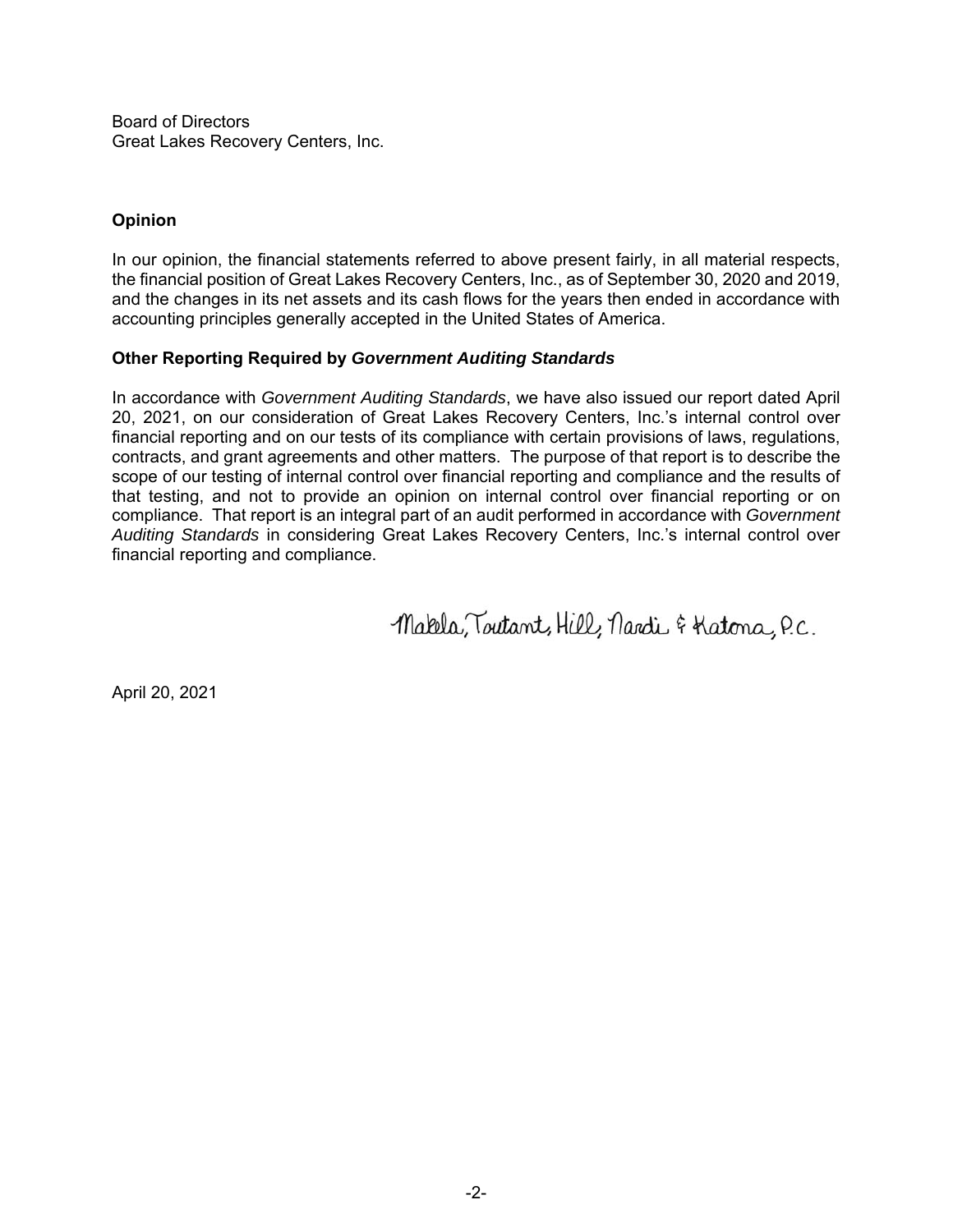# STATEMENTS OF FINANCIAL POSITION

# GREAT LAKES RECOVERY CENTERS, INC.

September 30, 2020 and 2019

|                                                            | 2020            | 2019            |
|------------------------------------------------------------|-----------------|-----------------|
| <b>ASSETS</b>                                              |                 |                 |
| <b>CURRENT ASSETS</b>                                      |                 |                 |
| Cash and cash equivalents                                  | 2,875,385<br>\$ | \$<br>986,612   |
| Investments                                                | 78,853          | 74,915          |
| Accounts receivable, net                                   | 1,065,906       | 1,106,689       |
| Pledges receivable, current portion                        | 80,000          |                 |
| Prepaid expenses and other assets                          | 36,379          | 59,959          |
| <b>TOTAL CURRENT ASSETS</b>                                | 4,136,523       | 2,228,175       |
| <b>NON-CURRENT ASSETS</b>                                  |                 |                 |
| Restricted cash--USDA reserve                              | 104,295         | 89,571          |
| Pledges receivable, net of current portion                 | 50,000          |                 |
| Land, buildings, and equipment, net                        | 2,864,514       | 3,076,328       |
| <b>TOTAL NON-CURRENT ASSETS</b>                            | 3,018,809       | 3,165,899       |
| <b>TOTAL ASSETS</b>                                        | 7,155,332<br>P. | 5,394,074<br>\$ |
| <b>LIABILITIES AND NET ASSETS</b>                          |                 |                 |
| <b>CURRENT LIABILITIES</b>                                 |                 |                 |
| Accounts payable                                           | \$<br>114,176   | \$<br>137,414   |
| Accrued payroll and related liabilities                    | 465,116         | 417,708         |
| Deferred revenue                                           | 283,623         | 182,575         |
| Notes payable, current portion                             | 66,353          | 72,266          |
| <b>TOTAL CURRENT LIABILITIES</b>                           | 929,268         | 809,963         |
| <b>LONG-TERM LIABILITIES</b>                               |                 |                 |
| Notes payable, net of current portion                      | 2,352,340       | 2,418,700       |
| Paycheck Protection Program Ioan                           | 1,105,200       |                 |
| <b>TOTAL LONG-TERM LIABILITIES</b>                         | 3,457,540       | 2,418,700       |
| <b>TOTAL LIABILITIES</b>                                   | 4,386,808       | 3,228,663       |
| <b>NET ASSETS</b><br>Net assets without donor restrictions |                 |                 |
| Designated                                                 |                 | 182,600         |
| Undesignated                                               | 2,515,528       | 1,919,503       |
| TOTAL NET ASSETS WITHOUT DONOR RESTRICTIONS                | 2,515,528       | 2,102,103       |
| Net assets with donor restrictions                         | 252,996         | 63,308          |
| <b>TOTAL NET ASSETS</b>                                    | 2,768,524       | 2,165,411       |
| <b>TOTAL LIABILITIES AND NET ASSETS</b>                    | 7,155,332<br>\$ | \$5,394,074     |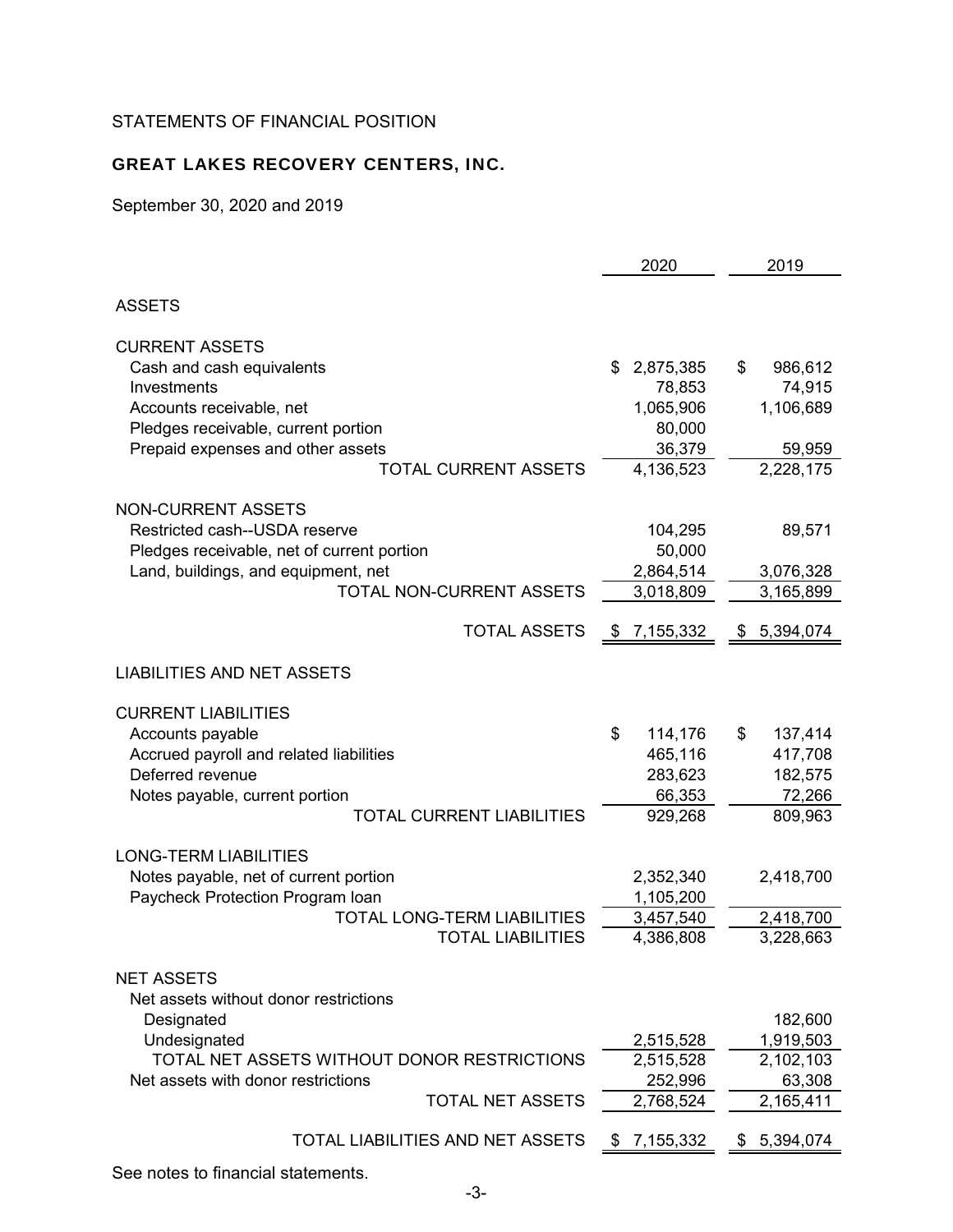# STATEMENT OF ACTIVITIES

# GREAT LAKES RECOVERY CENTERS, INC.

Year Ended September 30, 2020

|                                       | <b>Without Donor</b><br><b>Restrictions</b> |           | <b>With Donor</b><br><b>Restrictions</b> |    | Total     |
|---------------------------------------|---------------------------------------------|-----------|------------------------------------------|----|-----------|
|                                       |                                             |           |                                          |    |           |
| SUPPORT AND REVENUE                   |                                             |           |                                          |    |           |
| <b>Residential services</b>           | \$                                          | 4,425,266 |                                          | \$ | 4,425,266 |
| <b>Outpatient services</b>            |                                             | 3,529,841 |                                          |    | 3,529,841 |
| <b>Offender Success</b>               |                                             | 681,374   |                                          |    | 681,374   |
| <b>Emergency crisis support</b>       |                                             | 221,347   |                                          |    | 221,347   |
| Grants and donations                  |                                             | 51,972    | \$<br>537,839                            |    | 589,811   |
| Other income                          |                                             | 19,579    |                                          |    | 19,579    |
| Net assets released from restrictions |                                             | 348,151   | (348,151)                                |    | 0         |
| <b>TOTAL SUPPORT AND REVENUE</b>      |                                             | 9,277,530 | 189,688                                  |    | 9,467,218 |
| Contractual revenue adjustments       |                                             | (464,578) |                                          |    | (464,578) |
| NET SUPPORT AND REVENUE               |                                             | 8,812,952 | 189,688                                  |    | 9,002,640 |
| <b>EXPENSES</b>                       |                                             |           |                                          |    |           |
| Program services                      |                                             | 7,052,327 |                                          |    | 7,052,327 |
| <b>Supporting services</b>            |                                             |           |                                          |    |           |
| Management and general                |                                             | 1,218,171 |                                          |    | 1,218,171 |
| Fundraising                           |                                             | 129,029   |                                          |    | 129,029   |
| <b>TOTAL SUPPORTING SERVICES</b>      |                                             | 1,347,200 | 0                                        |    | 1,347,200 |
| <b>TOTAL EXPENSES</b>                 |                                             | 8,399,527 | 0                                        |    | 8,399,527 |
| <b>CHANGE IN NET ASSETS</b>           |                                             | 413,425   | 189,688                                  |    | 603,113   |
| Net assets at beginning of year       |                                             | 2,102,103 | 63,308                                   |    | 2,165,411 |
| NET ASSETS AT END OF YEAR             | - \$                                        | 2,515,528 | \$<br>252,996                            | S  | 2,768,524 |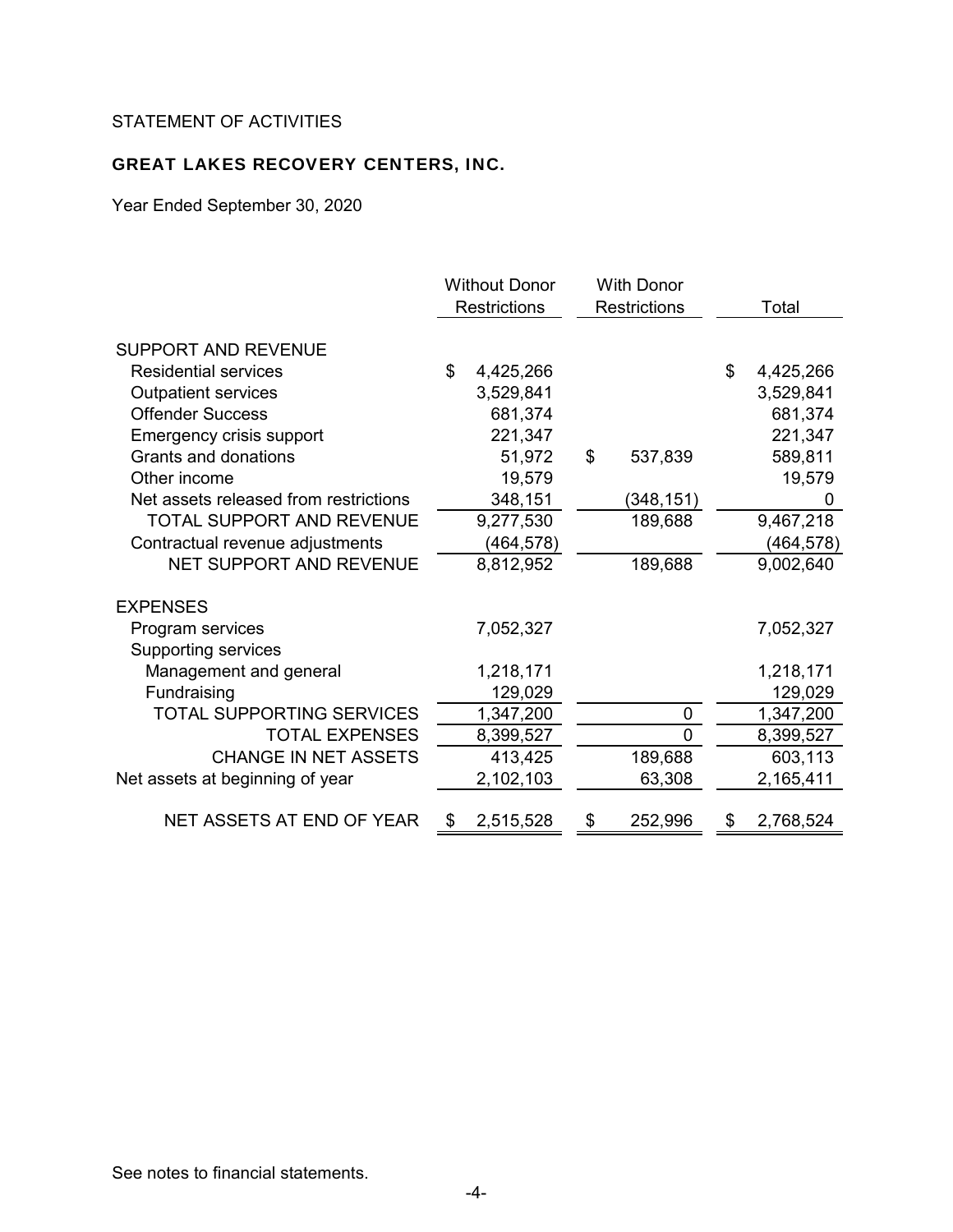# STATEMENT OF ACTIVITIES

# GREAT LAKES RECOVERY CENTERS, INC.

Year Ended September 30, 2019

|                                       |      | <b>Without Donor</b><br><b>Restrictions</b> | <b>With Donor</b><br><b>Restrictions</b> |              |    | Total     |
|---------------------------------------|------|---------------------------------------------|------------------------------------------|--------------|----|-----------|
| <b>SUPPORT AND REVENUE</b>            |      |                                             |                                          |              |    |           |
| <b>Residential services</b>           | \$   | 3,963,470                                   |                                          |              | \$ | 3,963,470 |
| <b>Outpatient services</b>            |      | 3,133,817                                   |                                          |              |    | 3,133,817 |
| <b>Offender Success</b>               |      | 613,564                                     |                                          |              |    | 613,564   |
| Emergency crisis support              |      | 279,837                                     |                                          |              |    | 279,837   |
| Grants and donations                  |      | 74,757                                      | \$                                       | 164,632      |    | 239,389   |
| Other income                          |      | 59,296                                      |                                          |              |    | 59,296    |
| Net assets released from restrictions |      | 267,260                                     |                                          | (267, 260)   |    |           |
| <b>TOTAL SUPPORT AND REVENUE</b>      |      | 8,392,001                                   |                                          | (102, 628)   |    | 8,289,373 |
| Contractual revenue adjustments       |      | (500,706)                                   |                                          |              |    | (500,706) |
| <b>NET SUPPORT AND REVENUE</b>        |      | 7,891,295                                   |                                          | (102, 628)   |    | 7,788,667 |
| <b>EXPENSES</b>                       |      |                                             |                                          |              |    |           |
| Program services                      |      | 6,301,129                                   |                                          |              |    | 6,301,129 |
| <b>Supporting services</b>            |      |                                             |                                          |              |    |           |
| Management and general                |      | 1,137,001                                   |                                          |              |    | 1,137,001 |
| Fundraising                           |      | 125,700                                     |                                          |              |    | 125,700   |
| <b>TOTAL SUPPORTING SERVICES</b>      |      | 1,262,701                                   |                                          | 0            |    | 1,262,701 |
| <b>TOTAL EXPENSES</b>                 |      | 7,563,830                                   |                                          | $\mathbf{0}$ |    | 7,563,830 |
| <b>CHANGE IN NET ASSETS</b>           |      | 327,465                                     |                                          | (102, 628)   |    | 224,837   |
| Net assets at beginning of year       |      | 1,774,638                                   |                                          | 165,936      |    | 1,940,574 |
| NET ASSETS AT END OF YEAR             | - \$ | 2,102,103                                   | \$                                       | 63,308       | S  | 2,165,411 |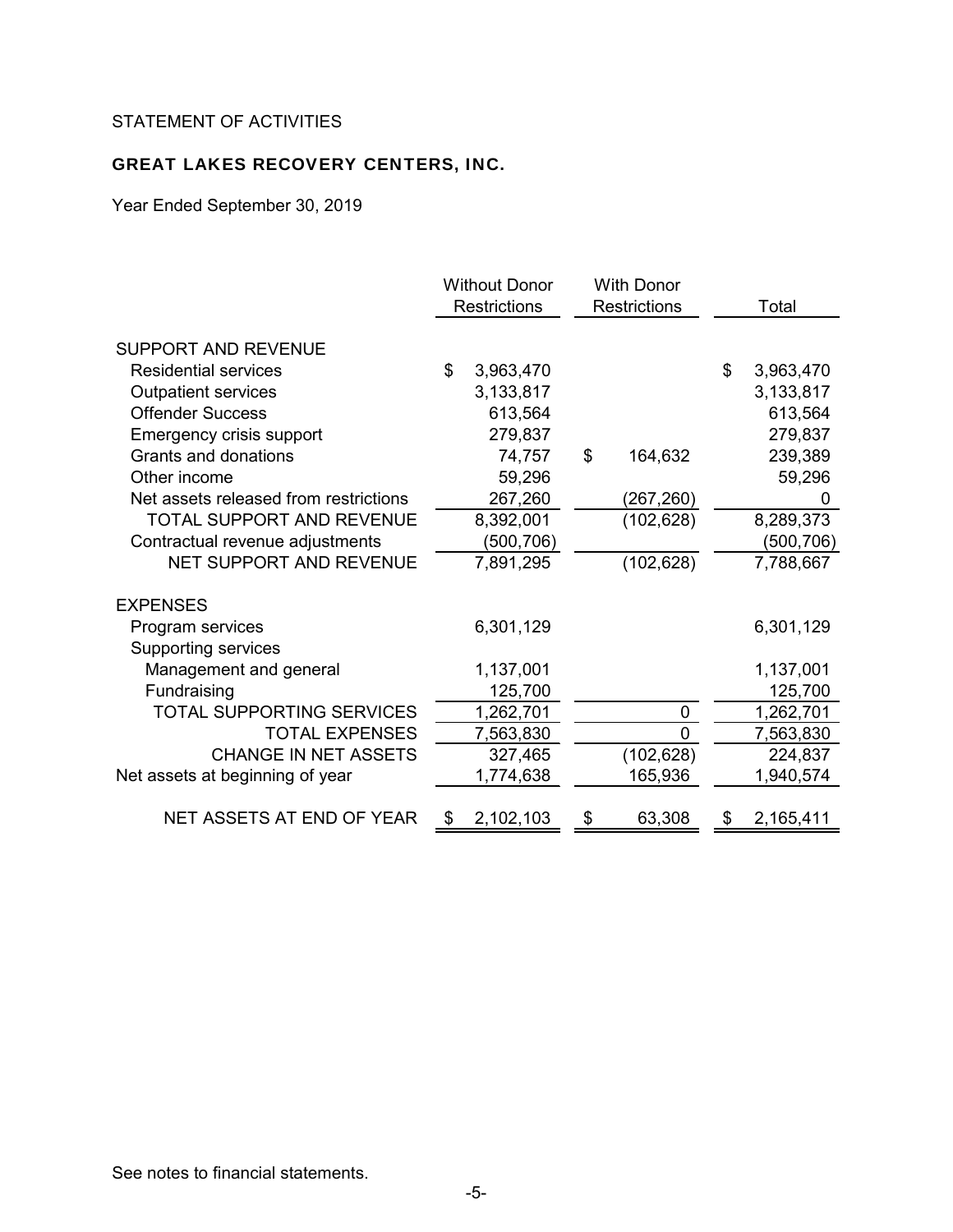#### STATEMENT OF FUNCTIONAL EXPENSES

# GREAT LAKES RECOVERY CENTERS, INC.

Year Ended September 30, 2020

|                                         |             |                 |          | Program Services |               |             | <b>Supporting Services</b> |             |    |             |    |           |
|-----------------------------------------|-------------|-----------------|----------|------------------|---------------|-------------|----------------------------|-------------|----|-------------|----|-----------|
|                                         |             |                 |          |                  | Emergency     |             |                            | Management  |    |             |    |           |
|                                         | Residential | Outpatient      | Offender |                  | Crisis        |             |                            | and         |    |             |    |           |
|                                         | Services    | <b>Services</b> |          | Success          | Support       | Total       |                            | General     |    | Fundraising |    | Total     |
| Salaries                                | \$2,336,973 | \$1,779,783     | S        | 283,594          | \$<br>108,638 | \$4,508,988 | \$                         | 781,536     | \$ | 85,279      | \$ | 5,375,803 |
| Employee health and welfare             | 159,578     | 139,345         |          | 17,450           | 706           | 317,079     |                            | 63,757      |    | 9,749       |    | 390,585   |
| Payroll taxes and workers' compensation | 202,619     | 152,072         |          | 24,423           | 9,168         | 388,282     |                            | 65,414      |    | 7,429       |    | 461,125   |
| Offender Success program costs          |             |                 |          | 275,201          |               | 275,201     |                            |             |    |             |    | 275,201   |
| Program specific costs                  | 356,565     | 54,970          |          |                  | 83            | 411,618     |                            |             |    |             |    | 411,618   |
| Rent                                    | 904         | 129,159         |          | 27,314           |               | 157,377     |                            | 5,861       |    |             |    | 163,238   |
| Professional fees and subcontractors    | 16,607      | 91,375          |          | 1,385            |               | 109,367     |                            | 20,045      |    | 4,209       |    | 133,621   |
| Staff training and travel               | 18,579      | 43,886          |          | 19,374           | 187           | 82,026      |                            | 28,188      |    | 1,683       |    | 111,897   |
| Utilities                               | 142,595     | 15,960          |          |                  |               | 158,555     |                            | 13,675      |    |             |    | 172,230   |
| Building and facility                   | 103,651     | 29,174          |          | 24,412           | 1,104         | 158,341     |                            | 15,786      |    | 1,527       |    | 175,654   |
| Equipment and computer maintenance      | 73,197      | 61,946          |          | 1,237            | 344           | 136,724     |                            | 71,305      |    | 418         |    | 208,447   |
| Depreciation                            | 117,293     | 9,252           |          |                  |               | 126,545     |                            | 35,397      |    |             |    | 161,942   |
| Telephone                               | 8,774       | 20,697          |          | 4,893            | 381           | 34,745      |                            | 24,862      |    |             |    | 59,607    |
| Supplies                                | 59,562      | 27,399          |          | 1,434            |               | 88,395      |                            | 14,148      |    | 253         |    | 102,796   |
| Vehicles                                | 11,305      | 1,180           |          |                  |               | 12,485      |                            | 3,311       |    |             |    | 15,796    |
| Marketing and advertising               | 3,246       | 6,340           |          |                  |               | 9,586       |                            | 19,777      |    | 17,194      |    | 46,557    |
| Postage and printing                    | 572         | 2,864           |          | 633              |               | 4,069       |                            | 9,037       |    | 415         |    | 13,521    |
| Miscellaneous                           | 3,492       | 4,900           |          | 24               |               | 8,416       |                            | 23,957      |    | 873         |    | 33,246    |
| Interest                                | 53,944      | 9,174           |          |                  |               | 63,118      |                            | 21,514      |    |             |    | 84,632    |
| Finance charges                         | 1,400       | 10              |          |                  |               | 1,410       |                            | 601         |    |             |    | 2,011     |
| <b>TOTAL EXPENSES</b>                   | \$3,670,856 | \$2,579,486     | S        | 681,374          | \$<br>120,611 | \$7,052,327 |                            | \$1,218,171 | \$ | 129,029     | S  | 8,399,527 |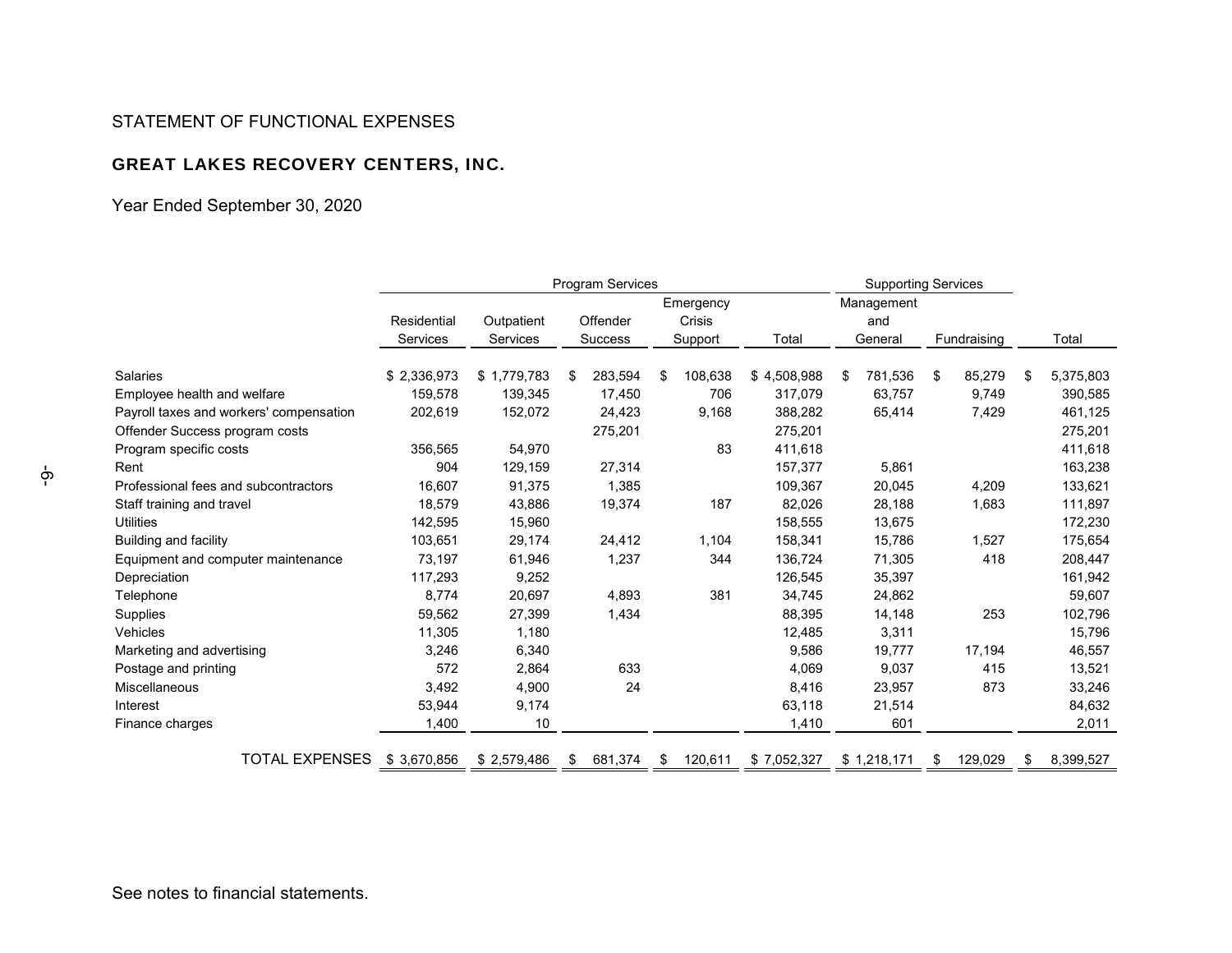#### STATEMENT OF FUNCTIONAL EXPENSES

# GREAT LAKES RECOVERY CENTERS, INC.

Year Ended September 30, 2019

|                                         |             |                 |   | Program Services |    |           |             | <b>Supporting Services</b> |             |    |             |   |           |
|-----------------------------------------|-------------|-----------------|---|------------------|----|-----------|-------------|----------------------------|-------------|----|-------------|---|-----------|
|                                         |             |                 |   |                  |    | Emergency |             |                            | Management  |    |             |   |           |
|                                         | Residential | Outpatient      |   | Offender         |    | Crisis    |             |                            | and         |    |             |   |           |
|                                         | Services    | <b>Services</b> |   | Success          |    | Support   | Total       |                            | General     |    | Fundraising |   | Total     |
| Salaries                                | \$2,065,171 | \$1,497,079     | S | 278,486          | \$ | 119,637   | \$3,960,373 | S                          | 737,968     | \$ | 76,147      | S | 4,774,488 |
| Employee health and welfare             | 150,644     | 119,556         |   | 24,860           |    | 751       | 295,811     |                            | 69,781      |    | 11,697      |   | 377,289   |
| Payroll taxes and workers' compensation | 177,469     | 127,358         |   | 23,811           |    | 10,008    | 338,646     |                            | 60,663      |    | 6,227       |   | 405,536   |
| Offender Success program costs          |             |                 |   | 191,072          |    |           | 191,072     |                            |             |    |             |   | 191,072   |
| Program specific costs                  | 229,762     | 119,001         |   |                  |    |           | 348,763     |                            |             |    |             |   | 348,763   |
| Rent                                    | 865         | 120,066         |   | 20,580           |    |           | 141,511     |                            | 5,238       |    |             |   | 146,749   |
| Professional fees and subcontractors    | 23,249      | 92,178          |   |                  |    |           | 115,427     |                            | 17,531      |    | 15,412      |   | 148,370   |
| Staff training and travel               | 19,296      | 56,772          |   | 40,211           |    | 76        | 116,355     |                            | 23,866      |    | 3,254       |   | 143,475   |
| <b>Utilities</b>                        | 140,669     | 13,592          |   |                  |    |           | 154,261     |                            | 13,910      |    |             |   | 168,171   |
| Building and facility                   | 139,879     | 30,479          |   | 20,210           |    | 1,675     | 192,243     |                            | 26,389      |    |             |   | 218,632   |
| Equipment and computer maintenance      | 67,731      | 53,878          |   |                  |    | 376       | 121,985     |                            | 50,719      |    | 6,337       |   | 179,041   |
| Depreciation                            | 112,208     | 9,633           |   |                  |    |           | 121,841     |                            | 33,733      |    |             |   | 155,574   |
| Telephone                               | 7,519       | 12,989          |   | 5,709            |    | 378       | 26,595      |                            | 25,019      |    | 1,203       |   | 52,817    |
| <b>Supplies</b>                         | 46,683      | 15,309          |   | 1,782            |    |           | 63,774      |                            | 11,233      |    | 711         |   | 75,718    |
| Vehicles                                | 14,777      | 2,817           |   |                  |    |           | 17,594      |                            | 7,803       |    | 109         |   | 25,506    |
| Marketing and advertising               | 2,078       | 8,647           |   |                  |    |           | 10,725      |                            | 8,625       |    | 930         |   | 20,280    |
| Postage and printing                    | 774         | 2,203           |   | 383              |    |           | 3,360       |                            | 8,515       |    | 1,894       |   | 13,769    |
| Miscellaneous                           | 2,642       | 3,843           |   | 6,460            |    |           | 12,945      |                            | 14,575      |    | 1,779       |   | 29,299    |
| Interest                                | 55,144      | 10,177          |   |                  |    |           | 65,321      |                            | 20,795      |    |             |   | 86,116    |
| Finance charges                         | 2,021       | 506             |   |                  |    |           | 2,527       |                            | 638         |    |             |   | 3,165     |
| TOTAL EXPENSES                          | \$3,258,581 | \$2,296,083     | S | 613,564          | S  | 132,901   | \$6,301,129 |                            | \$1,137,001 | \$ | 125,700     | S | 7,563,830 |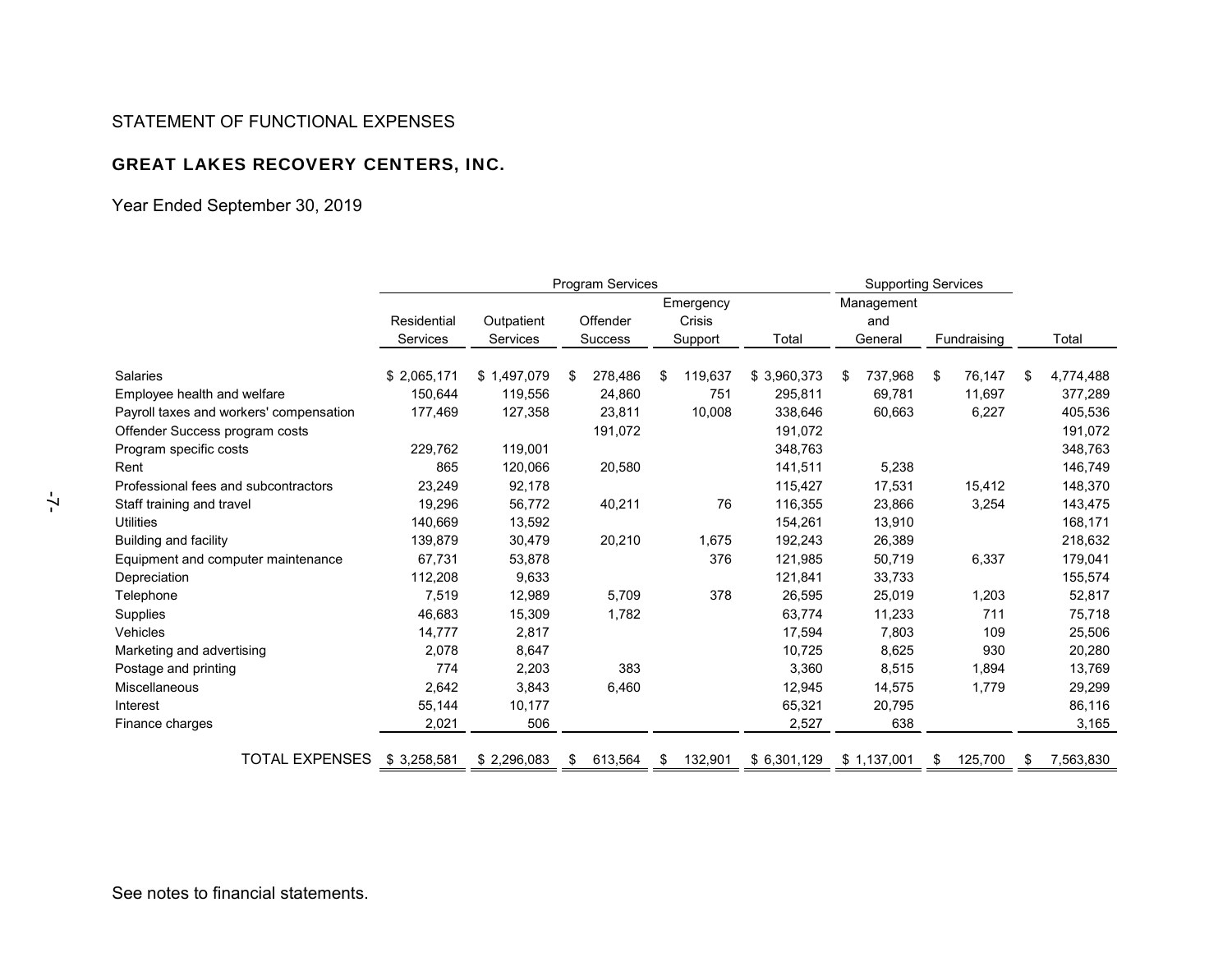# STATEMENTS OF CASH FLOWS

# GREAT LAKES RECOVERY CENTERS, INC.

Years Ended September 30, 2020 and 2019

|                                                                    | 2020                 | 2019          |
|--------------------------------------------------------------------|----------------------|---------------|
|                                                                    |                      |               |
| CASH FLOWS FROM OPERATING ACTIVITIES                               |                      |               |
| Cash received from grants, contracts, fee for services, and donors | \$9,018,196          | \$7,710,426   |
| Cash paid to employees and suppliers                               | (8, 105, 198)        | (7,218,412)   |
| Interest paid<br>NET CASH PROVIDED BY OPERATING ACTIVITIES         | (84, 632)            | (86, 434)     |
|                                                                    | 828,366              | 405,580       |
| CASH FLOWS FROM INVESTING ACTIVITIES                               |                      |               |
| Proceeds from sale of land, buildings, and equipment               | 141,432              |               |
| Purchase of land, buildings, and equipment                         | (132, 727)           | (185, 014)    |
| NET CASH PROVIDED (USED) BY INVESTING ACTIVITIES                   | 8,705                | (185, 014)    |
|                                                                    |                      |               |
| CASH FLOWS FROM FINANCING ACTIVITIES                               |                      |               |
| Proceeds from Paycheck Protection Program Ioan                     | 1,105,200            |               |
| Principal payments on notes payable                                | (72, 274)            | (70, 780)     |
| Proceeds from contributions restricted for long-term purposes      | 33,500               |               |
| NET CASH PROVIDED (USED) BY FINANCING ACTIVITIES                   | 1,066,426            | (70, 780)     |
| NET INCREASE IN CASH AND CASH EQUIVALENTS                          | 1,903,497            | 149,786       |
| Cash and cash equivalents and restricted cash at beginning of year | 1,076,183            | 926,397       |
|                                                                    |                      |               |
| CASH AND CASH EQUIVALENTS AND RESTRICTED CASH AT END OF YEAR       | \$2,979,680          | \$1,076,183   |
| RECONCILIATION OF CHANGE IN NET ASSETS TO NET CASH                 |                      |               |
| PROVIDED BY OPERATING ACTIVITIES                                   |                      |               |
| Change in net assets                                               | \$<br>603,113        | \$<br>224,837 |
| Adjustments to reconcile change in net assets to net cash          |                      |               |
| provided by operating activities:                                  |                      |               |
| Depreciation                                                       | 161,942              | 155,574       |
| Contributions restricted for long-term purpose                     | (163,500)            |               |
| Loss on disposal of land, buildings, and equipment                 | 41,168               |               |
| Donation of stock                                                  | (2,936)              | (1,484)       |
| Unrealized appreciation on investments                             | (793)                | (358)         |
| Reinvested dividends                                               | (209)                | (417)         |
| (Increase) Decrease in:                                            |                      |               |
| Accounts receivable                                                | 40,783               | (233, 557)    |
| Prepaid expenses and other assets                                  | 23,580               | 9,892         |
| Increase (Decrease) in:                                            |                      |               |
| Accounts payable                                                   | (23, 238)            | 34,251        |
| Payroll and related liabilities                                    | 47,408               | 59,585        |
| Deferred revenue                                                   | 101,048              | 157,257       |
|                                                                    |                      |               |
| NET CASH PROVIDED BY OPERATING ACTIVITIES                          | 828,366<br>S         | 405,580<br>\$ |
|                                                                    |                      |               |
|                                                                    | September 30<br>2020 | 2019          |
| Cash and cash equivalents and restricted cash consist of:          |                      |               |
| Cash and cash equivalents                                          | \$2,875,385          | \$<br>986,612 |
| Restricted cash--USDA reserve                                      | 104,295              | 89,571        |
|                                                                    |                      |               |
|                                                                    | \$2,979,680          | \$1,076,183   |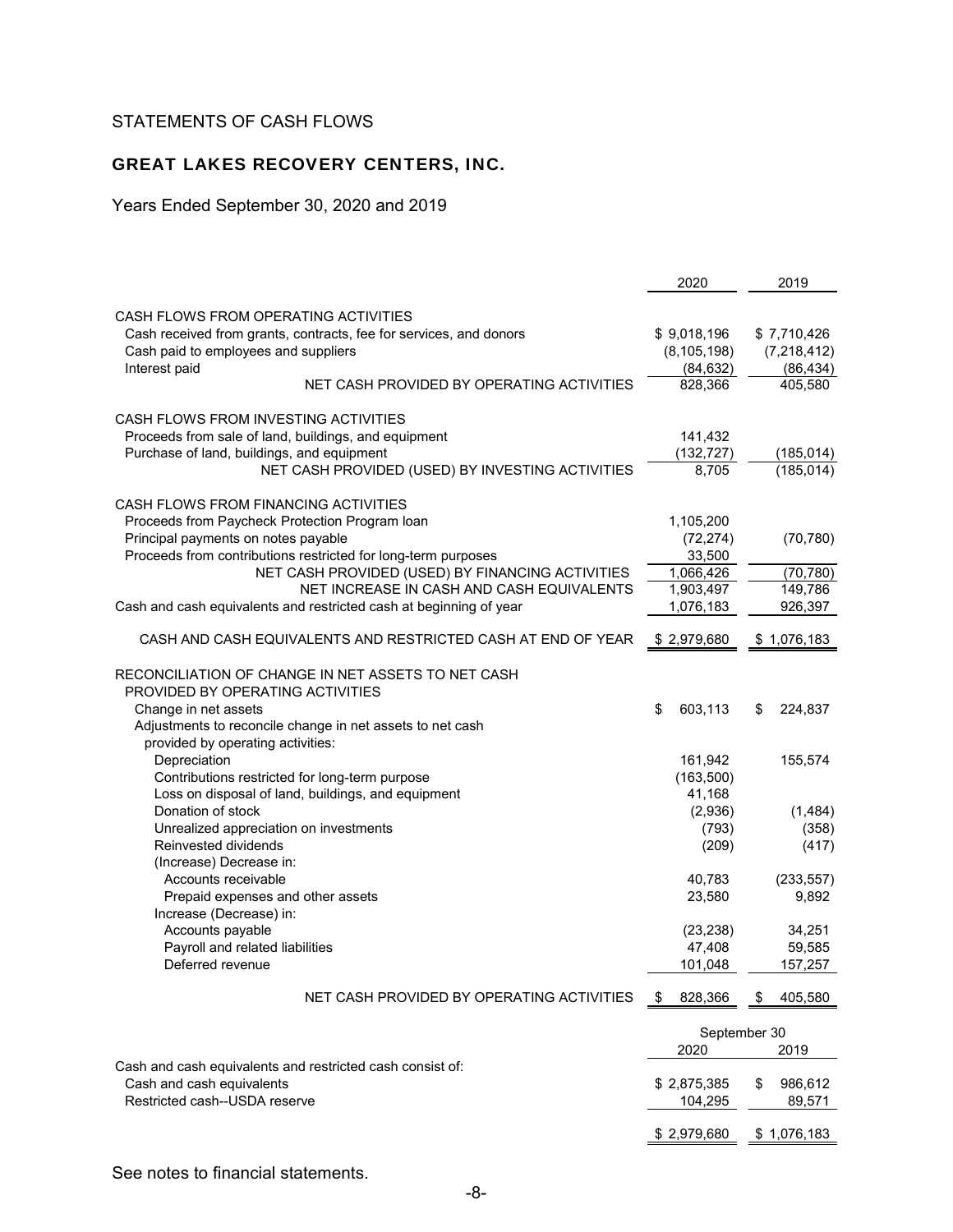# NOTES TO FINANCIAL STATEMENTS

# GREAT LAKES RECOVERY CENTERS, INC.

### NOTE A--SUMMARY OF SIGNIFICANT ACCOUNTING POLICIES

Nature of Business: Great Lakes Recovery Centers, Inc. (Corporation), a Michigan nonprofit 501(c)(3) corporation, operates several programs which are designed primarily for the prevention and treatment of substance abuse issues and treatment of behavioral health conditions. These programs offer services and assistance in prevention, diagnostics, treatment, and rehabilitation to organizations, adults, adolescents, children, and families throughout Northern Michigan. The Corporation's mission is to empower recovery through hope and change with a vision of helping to create healthy communities, one person at a time. The Corporation operates primarily on contracts with several governmental agencies, including federal and state, as well as with insurance-funded clients, tribal communities, and local healthcare providers. The Corporation's operations include residential treatment programs in four locations and outpatient services across the Upper Peninsula of Michigan, as well as correctional prisoner re-entry and re-integration programs.

Basis of Accounting: The financial statements have been prepared on the accrual basis of accounting in accordance with generally accepted accounting principles in the United States of America (U.S. GAAP).

Financial Statement Presentation: The Corporation reports information regarding its financial position and activities according to two classes of net assets: net assets without donor restrictions and net assets with donor restrictions.

Descriptions of the asset classes are as follows:

Net Assets Without Donor Restrictions--Net assets that are not subject to, or are no longer subject to, donor-imposed stipulations. The Board of Directors may designate, from net assets without donor restrictions, funds for specific use.

Net Assets With Donor Restrictions--Net assets subject to donor-imposed restrictions. Some donor-imposed restrictions are temporary in nature, such as those that will be met by the passage of time or other events specified by the donor. Other donor-imposed restrictions are perpetual in nature, where the donor stipulates that resources be maintained in perpetuity. Donor-imposed restrictions are released when a restriction expires, that is, when the stipulated time has elapsed, when the stipulated purpose for which the resource was restricted has been fulfilled, or both.

Revenues are reported as increases in net assets without donor restrictions unless use of the related assets is limited by donor-imposed restrictions. Expenses are reported as decreases in net assets without donor restrictions. Gains and losses are reported as increases or decreases in net assets without donor restrictions unless their use is restricted by explicit donor stipulation or by law. Expirations of donor restrictions on the net assets (i.e., the donor-stipulated purpose has been fulfilled and/or the stipulated time period has elapsed) are reported as reclassifications between the applicable classes of net assets.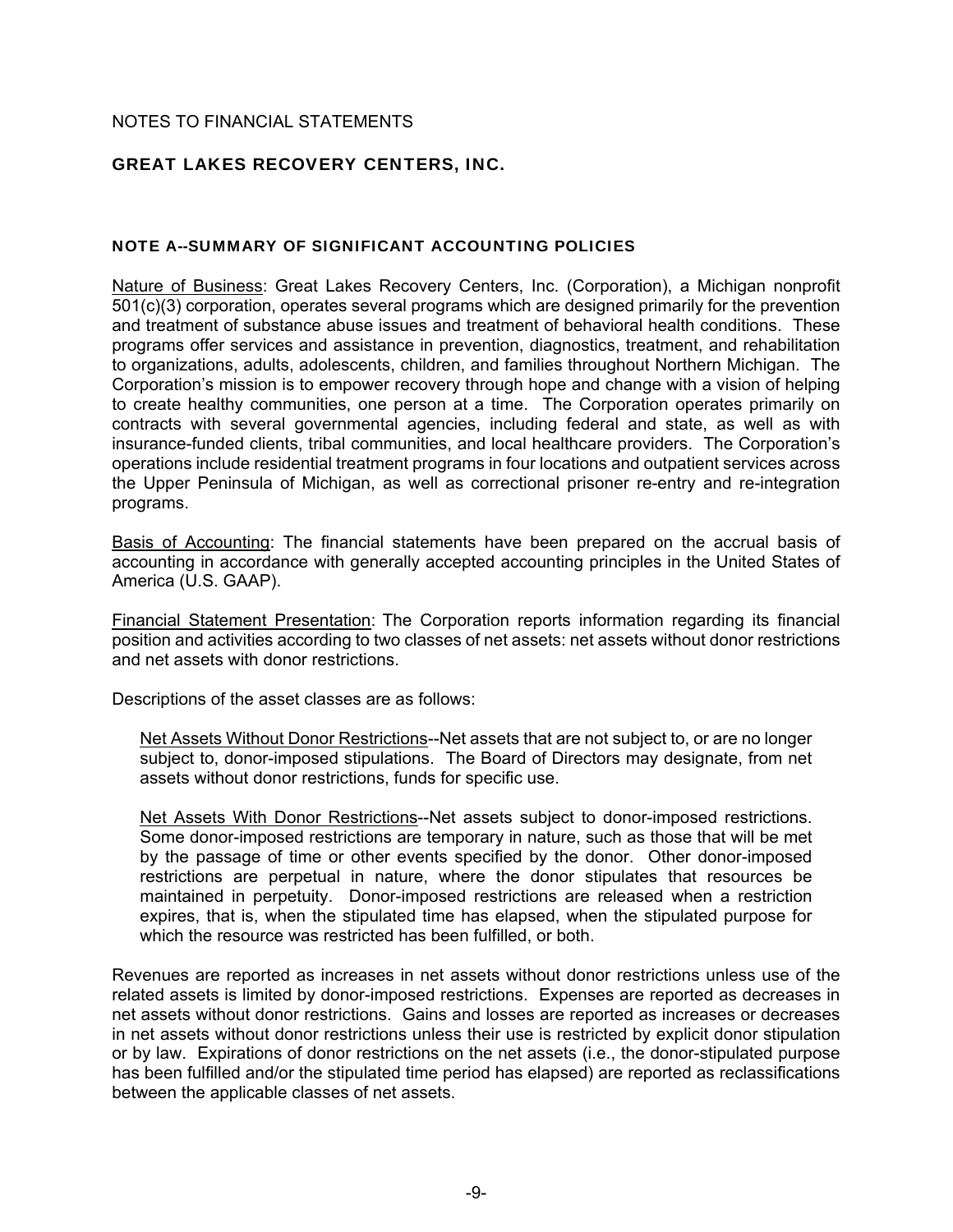# GREAT LAKES RECOVERY CENTERS, INC.

### NOTE A--SUMMARY OF SIGNIFICANT ACCOUNTING POLICIES--Continued

Cash and Cash Equivalents: Cash and cash equivalents include bank checking and savings accounts.

Investments: The Corporation holds stock in a closely-held company that is not readily marketable; however, the Corporation periodically adjusts the market value, based on recent stock valuations and sale prices. The Corporation also holds daily traded mutual funds and other common stock that are valued based on quoted market prices in active markets.

Accounts Receivable: Accounts receivable consists of contract, insurance, and self-pay amounts for services provided at the Corporation's gross charge amounts or contract amounts, where established. All such amounts are unsecured and non-interest-bearing. The Corporation has established an allowance for uncollectible accounts receivable, along with a provision for contractual revenue adjustments, which recognize reductions from gross charges for insurancefunded clients and client account write-downs to the expected payments to be received.

Restricted Cash: Represents funds that are required to be set aside in a reserve account to meet the requirements set forth in the USDA security agreement.

Land, Buildings, and Equipment: Property and equipment purchases in excess of \$1,500 are capitalized. Property and equipment are reported at cost, if purchased, or fair value, if contributed. Depreciation is computed using the straight-line method, which depreciates assets evenly over their estimated useful lives, which range from three to 39 years.

Revenue Recognition: Residential services, outpatient services, and emergency crisis support revenue are recognized when the services are provided and are reported at the amount that reflects the consideration to which the Corporation expects to be entitled in exchange for providing the services. Offender Success revenue, under the cost-reimbursable contract, is recognized when expenditures are incurred. Grants are recognized as revenue when the Corporation incurs reimbursable program expenditures. Contributions are recognized when cash, securities or other assets, or an unconditional promise to give is received. Conditional promises to give are not recognized until the conditions on which they depend have been substantially met.

Income Taxes: The Corporation qualifies as a tax-exempt organization under section 501(c)(3) of the Internal Revenue Code; therefore, the Corporation has no provision for federal income taxes.

The Corporation files Form 990 with the Internal Revenue Service. The Corporation believes that its income tax filing positions will be sustained upon examination and does not anticipate any adjustments that would result in a material adverse effect on the Corporation's financial position, results of activities, or cash flows.

Donated Services and Materials: Contributed professional services are recognized if the services received (a) create or enhance non-financial assets or (b) require specialized skills, are provided by individuals possessing those skills, and would typically need to be purchased if not provided by donation.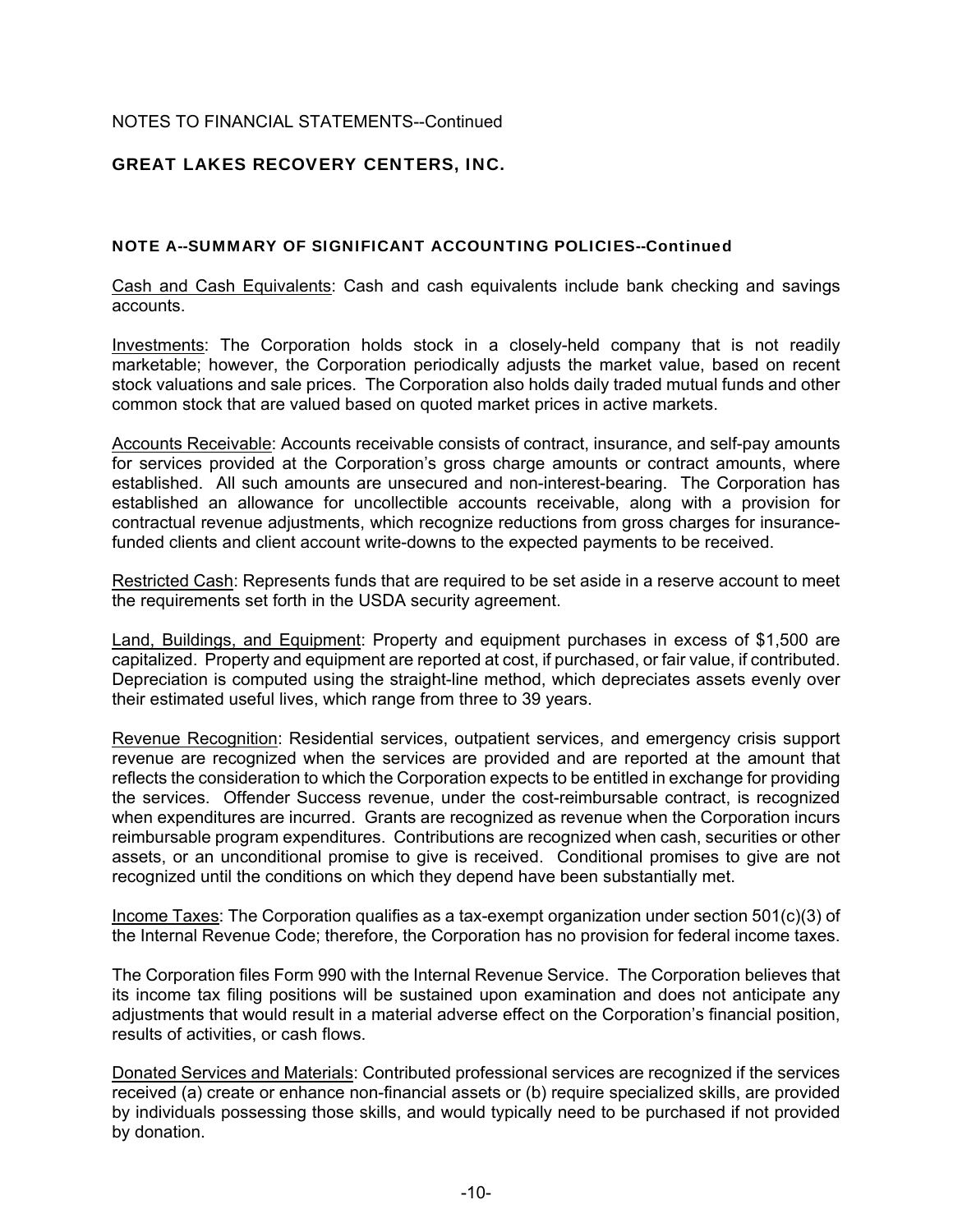# GREAT LAKES RECOVERY CENTERS, INC.

### NOTE A--SUMMARY OF SIGNIFICANT ACCOUNTING POLICIES--Continued

Additionally, the Corporation received a significant amount of contributed time that does not meet the two recognition criteria described above. Accordingly, the value of this contributed time has not been determined and is not recorded in the accompanying financial statements.

Contributions of tangible assets are recognized at fair market value when received.

Functional Allocation of Expenses: Expenses have been allocated between program services and supporting services (management and general and fundraising). Expenses that can be identified with program or supporting services are charged directly to the program or supporting service benefited. Other expenses which apply to more than one functional category have been allocated on various bases, as determined by management.

Use of Estimates: The preparation of financial statements in conformity with U.S. GAAP requires management to make estimates and assumptions that affect the reported amounts of assets and liabilities and disclosure of contingent assets and liabilities at the date of the financial statements and the reported amounts of revenues and expenses during the reporting period. Actual results could differ from those estimates.

Subsequent Events: Subsequent events were evaluated through April 20, 2021, which is the date the financial statements were available to be issued.

### NOTE B--LIQUIDITY AND AVAILABILITY OF FINANCIAL ASSETS

Financial assets available for general expenditure, that is, without donor or other restrictions limiting their use within one year of September 30, 2020 and 2019, are comprised of the following:

|                                                                                           | 2020                 | 2019                |
|-------------------------------------------------------------------------------------------|----------------------|---------------------|
| Cash and cash equivalents                                                                 | \$2,875,385          | 986,612<br>\$       |
| Investments<br>Accounts receivable, net                                                   | 78,853<br>1,065,906  | 74,915<br>1,106,689 |
| Pledges receivable<br><b>TOTAL FINANCIAL ASSETS</b>                                       | 130,000<br>4,150,144 | 2,168,216           |
| Less amounts unavailable for general expenditure within one year:                         |                      |                     |
| Donor time restrictions - pledges receivable, noncurrent                                  | (50,000)             |                     |
| Donor purpose restrictions                                                                | (202,996)            | (63,308)            |
|                                                                                           | (252, 996)           | (63, 308)           |
| FINANCIAL ASSETS AVAILABLE TO MEET CASH NEEDS<br>FOR GENERAL EXPENDITURES WITHIN ONE YEAR | \$3,897,148          | \$2,104,908         |

In the event of an unanticipated liquidity need, the Corporation has the ability to draw on a \$125,000 line of credit (see Note J).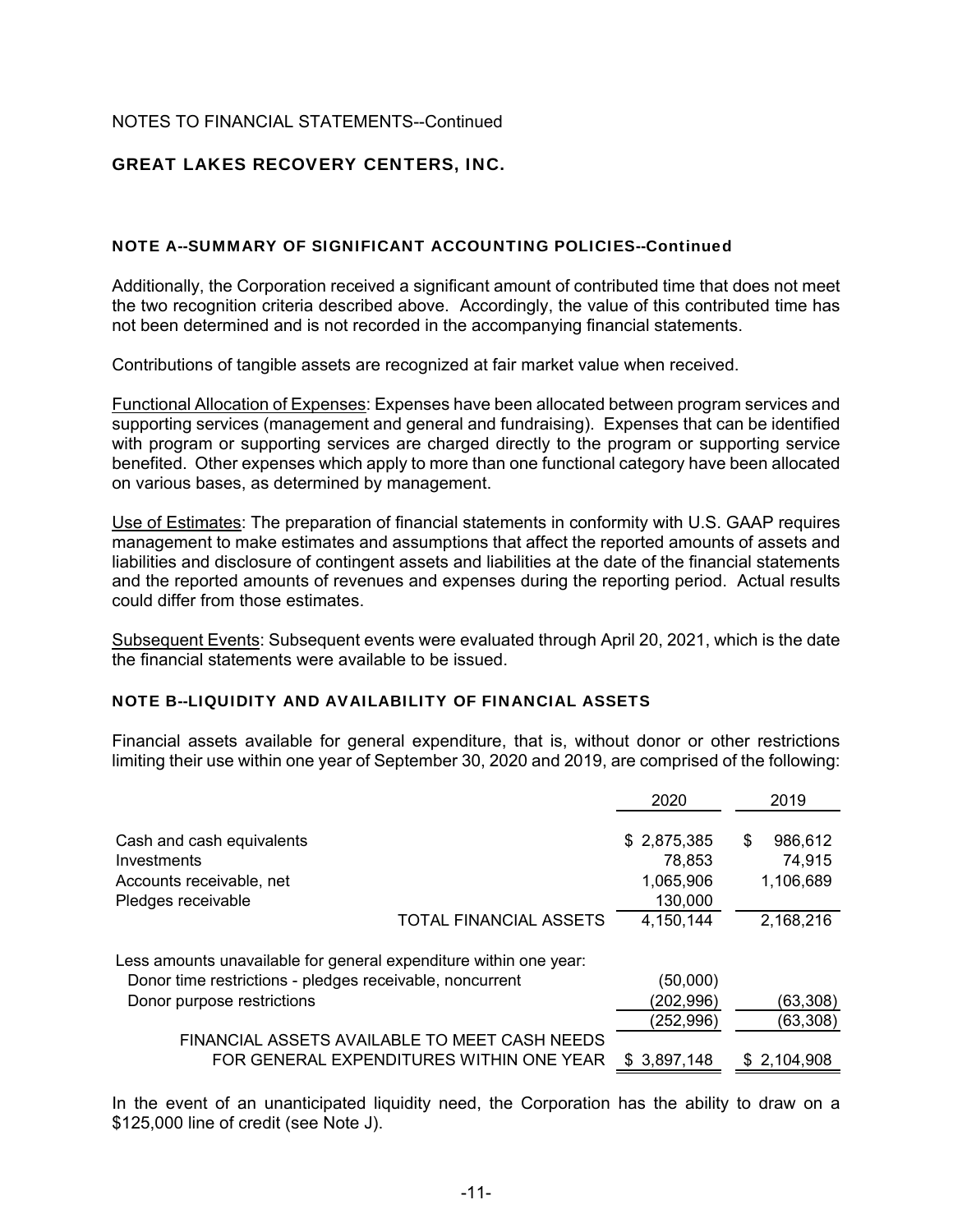# GREAT LAKES RECOVERY CENTERS, INC.

### NOTE C--CONCENTRATION OF CREDIT RISK

The Corporation maintains cash in financial institutions that are insured by the Federal Deposit Insurance Corporation (FDIC) up to \$250,000 at each institution. At various times throughout the year, the Corporation may have cash balances at financial institutions that exceed the insured amount. Management does not believe this concentration of cash results in a high level of risk for the Corporation. At September 30, 2020 and 2019, the Corporation had cash deposits in excess of FDIC limits of \$2,342,020 and \$528,106, respectively.

#### NOTE D--INVESTMENTS

The cost and fair value of investment securities are as follows:

|                                                     | Cost |                 |      | Fair<br>Value   | Unrealized<br>Appreciation |
|-----------------------------------------------------|------|-----------------|------|-----------------|----------------------------|
| September 30, 2020:<br>Common stock<br>Mutual funds | \$   | 32,659<br>7,963 | \$   | 70,041<br>8,812 | \$<br>37,382<br>849        |
| <b>TOTAL INVESTMENTS</b>                            | \$   | 40,622          | - \$ | 78,853          | \$<br>38,231               |
| September 30, 2019:<br>Common stock<br>Mutual funds | \$   | 31,484<br>5,993 | \$   | 68,469<br>6,446 | \$<br>36,985<br>453        |
| <b>TOTAL INVESTMENTS</b>                            | \$   | 37,477          | \$   | 74,915          | \$<br>37,438               |

Accounting standards establish a framework for measuring fair value. That framework provides a fair value hierarchy that prioritizes the inputs to the valuation techniques used to measure fair value. The hierarchy consists of three broad levels:

Level 1: Unadjusted quoted prices in active markets for identical assets that are accessible at the measurement date.

Level 2: Quoted prices for similar assets in active markets; quoted prices for identical or similar assets in markets that are not active; or inputs that are observable, either directly or indirectly.

Level 3: Inputs are unobservable, that is, the inputs are supported by little or no market activity.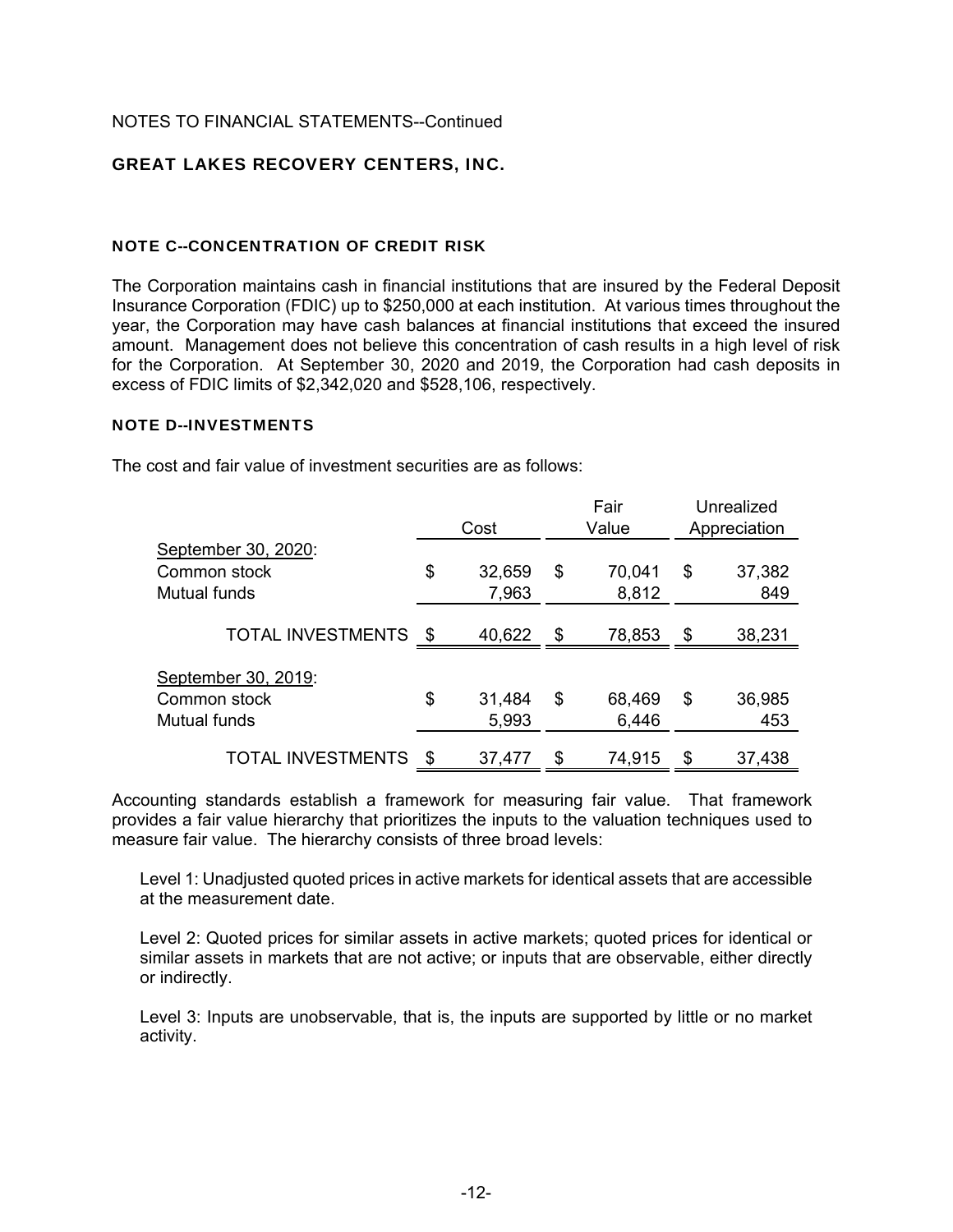# GREAT LAKES RECOVERY CENTERS, INC.

### NOTE D--INVESTMENTS--Continued

The following table sets forth, by level within the fair value hierarchy, the Corporation's investments measured at fair value:

|                                                     | <b>Fair Value</b> |                 | Level 1              | Level 2      |
|-----------------------------------------------------|-------------------|-----------------|----------------------|--------------|
| September 30, 2020:<br>Common stock<br>Mutual funds | \$                | 70,041<br>8,812 | \$<br>3,441<br>8,812 | \$<br>66,600 |
| <b>TOTAL INVESTMENTS</b>                            | - \$              | 78,853          | \$<br>12,253         | \$<br>66,600 |
| September 30, 2019:<br>Common stock<br>Mutual funds | \$                | 68,469<br>6,446 | \$<br>1,869<br>6,446 | \$<br>66,600 |
| <b>TOTAL INVESTMENTS</b>                            |                   | 74,915          | \$<br>8,315          | \$<br>66,600 |

### NOTE E--ACCOUNTS RECEIVABLE

A summary of accounts receivable is as follows:

| September 30 |           |                      |           |  |  |
|--------------|-----------|----------------------|-----------|--|--|
| 2020         |           |                      | 2019      |  |  |
|              |           |                      |           |  |  |
| \$           |           | S                    | 1,026,897 |  |  |
|              | 163,810   |                      | 80,521    |  |  |
|              | 20,497    |                      | 62,712    |  |  |
|              | 1,128,124 |                      | 1,170,130 |  |  |
|              | (62,218)  |                      | (63, 441) |  |  |
|              |           |                      | 1,106,689 |  |  |
|              |           | 943,817<br>1,065,906 |           |  |  |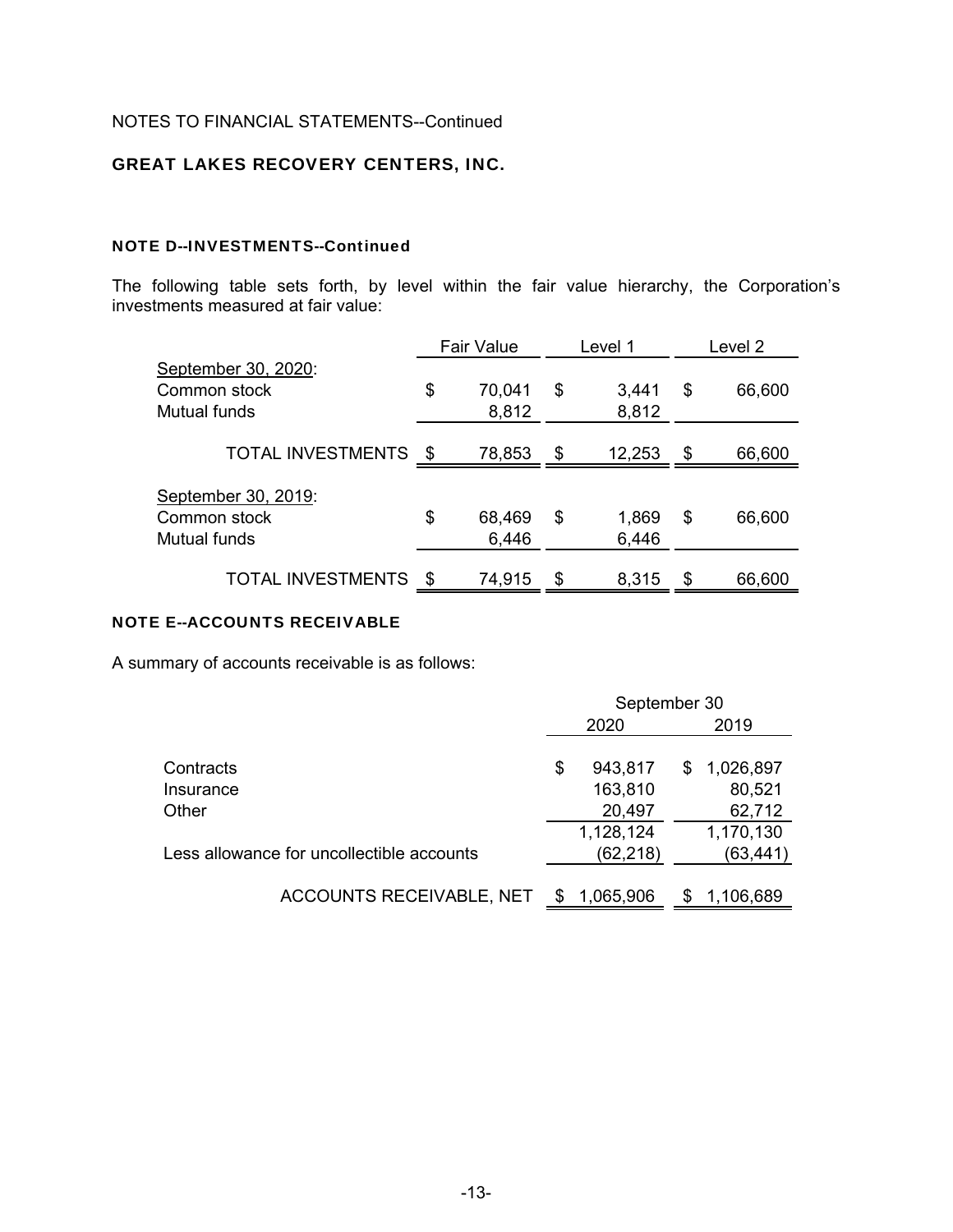### GREAT LAKES RECOVERY CENTERS, INC.

### NOTE F--PLEDGES RECEIVABLE

Pledges receivable represent amounts due from donors for unconditional pledges. Payments on the pledges receivable are expected to be as follows:

|                                   | September 30<br>2020 |
|-----------------------------------|----------------------|
| Amounts due in:                   |                      |
| Less than one year                | \$<br>80,000         |
| One to five years                 | 50,000               |
| PLEDGES RECEIVABLE, NET           | 130,000              |
| Less current portion              | (80,000)             |
| LONG-TERM PLEDGES RECEIVABLE, NET | 50,000               |

The Corporation has determined that an allowance for uncollectible pledges receivable is not warranted. The Corporation has not discounted the pledges receivable to be collected in future years, as the related discount is not considered material to the financial statements.

#### NOTE G--LAND, BUILDINGS, AND EQUIPMENT

Land, buildings, and equipment consists of the following:

|                                     | September 30 |    |               |
|-------------------------------------|--------------|----|---------------|
|                                     | 2020         |    | 2019          |
| Land and improvements               | \$<br>96,500 | \$ | 279,100       |
| Equipment                           | 212,725      |    | 161,394       |
| <b>Buildings and improvements</b>   | 3,742,674    |    | 3,661,816     |
| <b>Furniture and fixtures</b>       | 85,729       |    | 85,190        |
| Vehicles                            | 141,390      |    | 141,390       |
|                                     | 4,279,018    |    | 4,328,890     |
| Less accumulated depreciation       | (1,414,504)  |    | (1, 252, 562) |
|                                     |              |    |               |
| LAND, BUILDINGS, AND EQUIPMENT, NET | \$2,864,514  |    | \$3,076,328   |

In November 2020, the Corporation entered into an agreement with a general contractor to renovate the Men's New Hope House with a total project cost of \$718,500.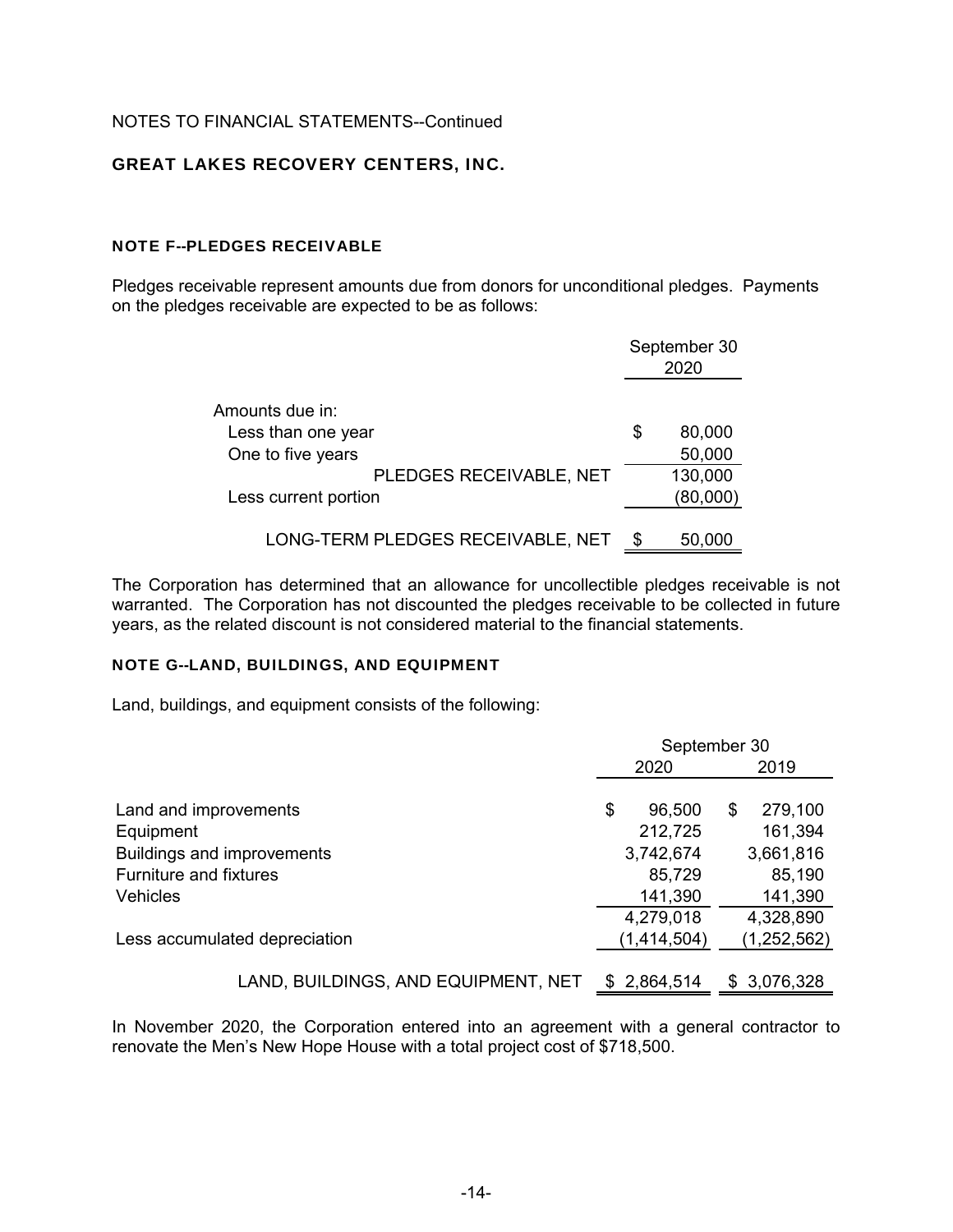# GREAT LAKES RECOVERY CENTERS, INC.

# NOTE H--ACCRUED PAYROLL AND RELATED LIABILITIES

A summary of accrued payroll and related liabilities is as follows:

|                                                       | September 30 |                   |    |                    |
|-------------------------------------------------------|--------------|-------------------|----|--------------------|
|                                                       |              | 2020              |    | 2019               |
| Accrued payroll<br><b>Accrued payroll liabilities</b> | S            | 389,057<br>76,059 | \$ | 309,416<br>108,292 |
| ACCRUED PAYROLL AND RELATED LIABILITIES               | \$.          | 465,116           |    | 417,708            |

### NOTE I--LONG-TERM DEBT

The following is a summary of the Corporation's long-term debt:

|                                                                                                                                                                                                                                                                                        | September 30                    |                                  |
|----------------------------------------------------------------------------------------------------------------------------------------------------------------------------------------------------------------------------------------------------------------------------------------|---------------------------------|----------------------------------|
|                                                                                                                                                                                                                                                                                        | 2020                            | 2019                             |
| USDA loan--payable in maximum monthly installments of \$11,032, including<br>interest at 3.5%, due August 20, 2047; secured by all property and equipment<br>now owned or hereafter acquired for the facilities and all goods now fixtures or<br>to become fixtures to the facilities. | \$2,304,970                     | \$2,355,718                      |
| USDA loan--payable in maximum monthly installments of \$12,267, including<br>interest at 3.25%, due April 14, 2049; secured by all property and equipment<br>now owned or hereafter acquired for the facilities and all goods now fixtures or<br>to become fixtures to the facilities. | 91,178                          | 93,089                           |
| Vehicle loan--payable in monthly installments of \$412, including interest at<br>4.25%, paid off June 13, 2020; secured by the vehicle.                                                                                                                                                |                                 | 3,640                            |
| Vehicle loan--payable in monthly installments of \$536, including interest at<br>4.50%, due December 20, 2020; secured by the vehicle.                                                                                                                                                 | 1,597                           | 7,831                            |
| Vehicle loan--payable in monthly installments of \$917, including interest at<br>4.75%, due September 1, 2022; secured by the vehicles.<br>Less current maturities                                                                                                                     | 20,948<br>2,418,693<br>(66,353) | 30,688<br>2,490,966<br>(72, 266) |
| TOTAL LONG-TERM DEBT                                                                                                                                                                                                                                                                   | \$2,352,340                     | \$2,418,700                      |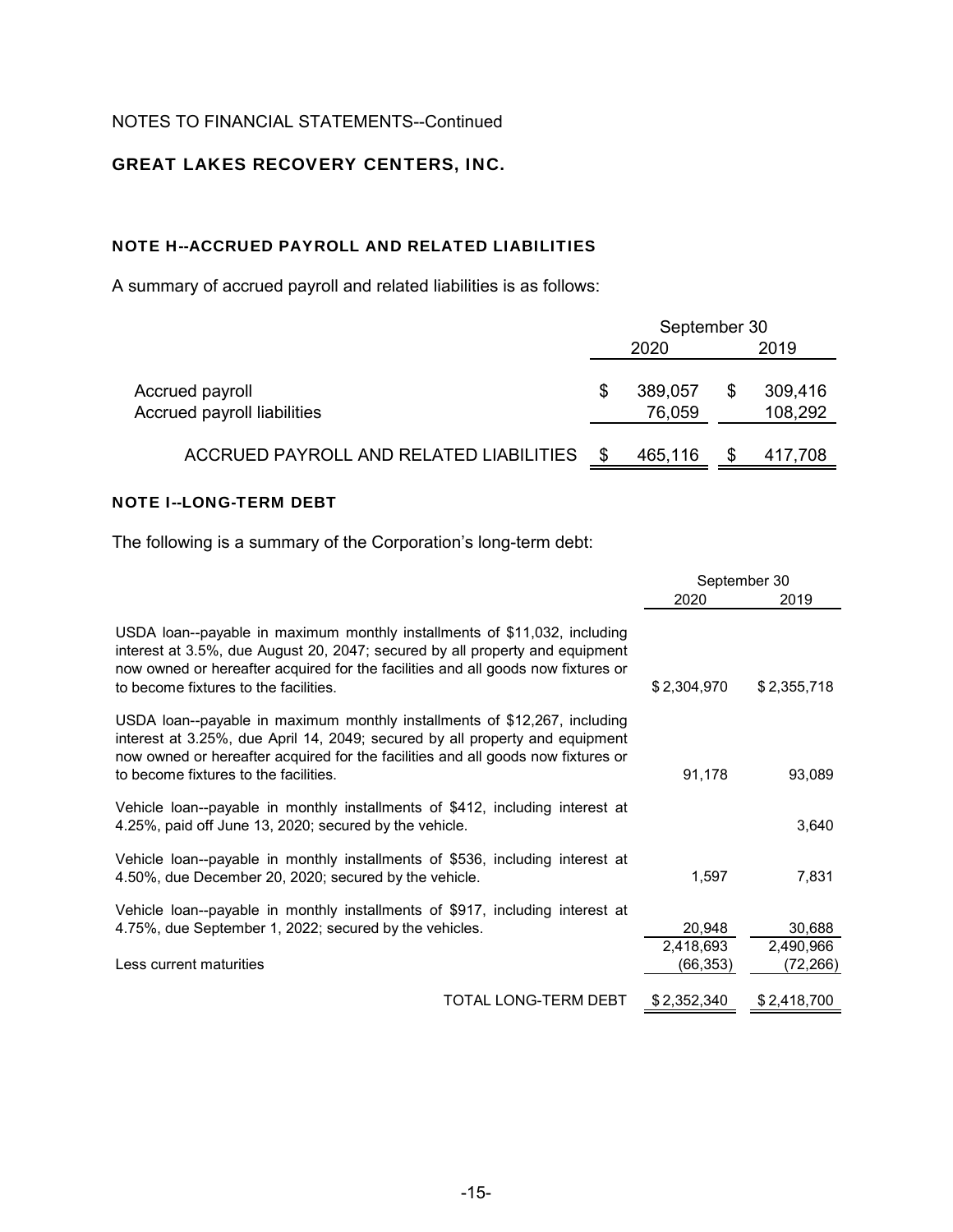# GREAT LAKES RECOVERY CENTERS, INC.

### NOTE I--LONG-TERM DEBT--Continued

Long-term debt matures as follows:

| <b>Year Ending</b> |              |          |           |       |           |  |
|--------------------|--------------|----------|-----------|-------|-----------|--|
| September 30       | Principal    | Interest |           | Total |           |  |
|                    |              |          |           |       |           |  |
| 2021               | \$<br>66,353 | \$       | 83,555    | \$    | 149,908   |  |
| 2022               | 67,168       |          | 81,112    |       | 148,280   |  |
| 2023               | 58,457       |          | 78,835    |       | 137,292   |  |
| 2024               | 60,532       |          | 76,760    |       | 137,292   |  |
| 2025               | 62,679       |          | 74,613    |       | 137,292   |  |
| Thereafter         | 2,103,504    |          | 910,884   |       | 3,014,388 |  |
|                    |              |          |           |       |           |  |
|                    | 2,418,693    | \$       | 1,305,759 | \$    | 3,724,452 |  |

### NOTE J--LINE OF CREDIT

The Corporation has a line of credit with a local bank allowing for borrowings up to \$125,000 with a maturity date of June 11, 2021. Interest accrues at a rate of 2 percent above the Wall Street Journal Prime Rate, with a minimum rate of 7.5 percent, and is payable on a monthly basis. As of September 30, 2020 and 2019, the amount outstanding on the line of credit was \$-0-. The line of credit is secured by a demand account and secondary mortgages on real estate located in Sault Ste. Marie, Michigan, and Marquette, Michigan.

### NOTE K--NET ASSETS

### Designated Net Assets

During the year ended September 30, 2013, the Corporation received a land donation in Ishpeming, Michigan, for future development. The appraised value of the land donation was \$182,600 and is included in unrestricted designated net assets as of September 30, 2019.

During the year ended September 30, 2020, the land was sold, with a sales price of \$142,500.

### Net Assets With Donor Restrictions

Net assets with donor restrictions of \$252,996 and \$63,308, as of September 30, 2020 and 2019, respectively, are available for certain donor-imposed purposes.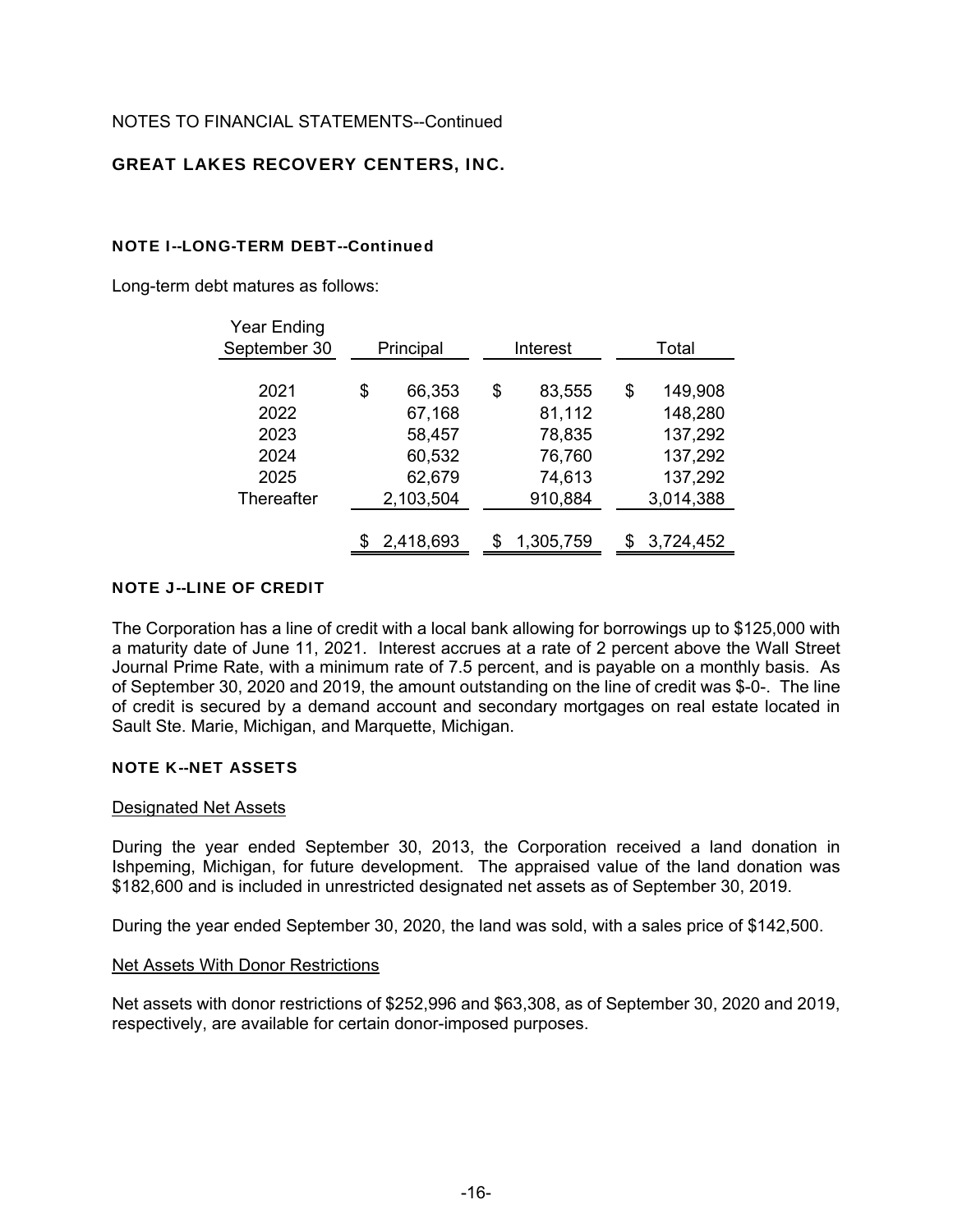# GREAT LAKES RECOVERY CENTERS, INC.

### NOTE L--LEASES

#### Rental Income

The Corporation leases office space to a tenant under an operating lease which allows for cancellation with a 30-day written notice with a lease term extending to September 2022.

Future minimum payments due to the Corporation are as follows:

| Year Ending<br>September 30 | Amount |                |  |
|-----------------------------|--------|----------------|--|
| 2021<br>2022                | \$     | 7,200<br>7,200 |  |
|                             |        | 14,400         |  |

### Rental Expense

The Corporation leases several office spaces throughout the Upper Peninsula of Michigan for its various programs. The expiration dates of the leases range from March 31, 2021, through May 31, 2023. Some leases allow for cancellation with a 30-day written notice.

Future minimum payments under non-cancellable operating leases are summarized below.

| Year Ending<br>September 30 | Amount |                             |  |  |
|-----------------------------|--------|-----------------------------|--|--|
| 2021<br>2022<br>2023        | \$     | 141,837<br>86,133<br>49,623 |  |  |
|                             |        | 277,593                     |  |  |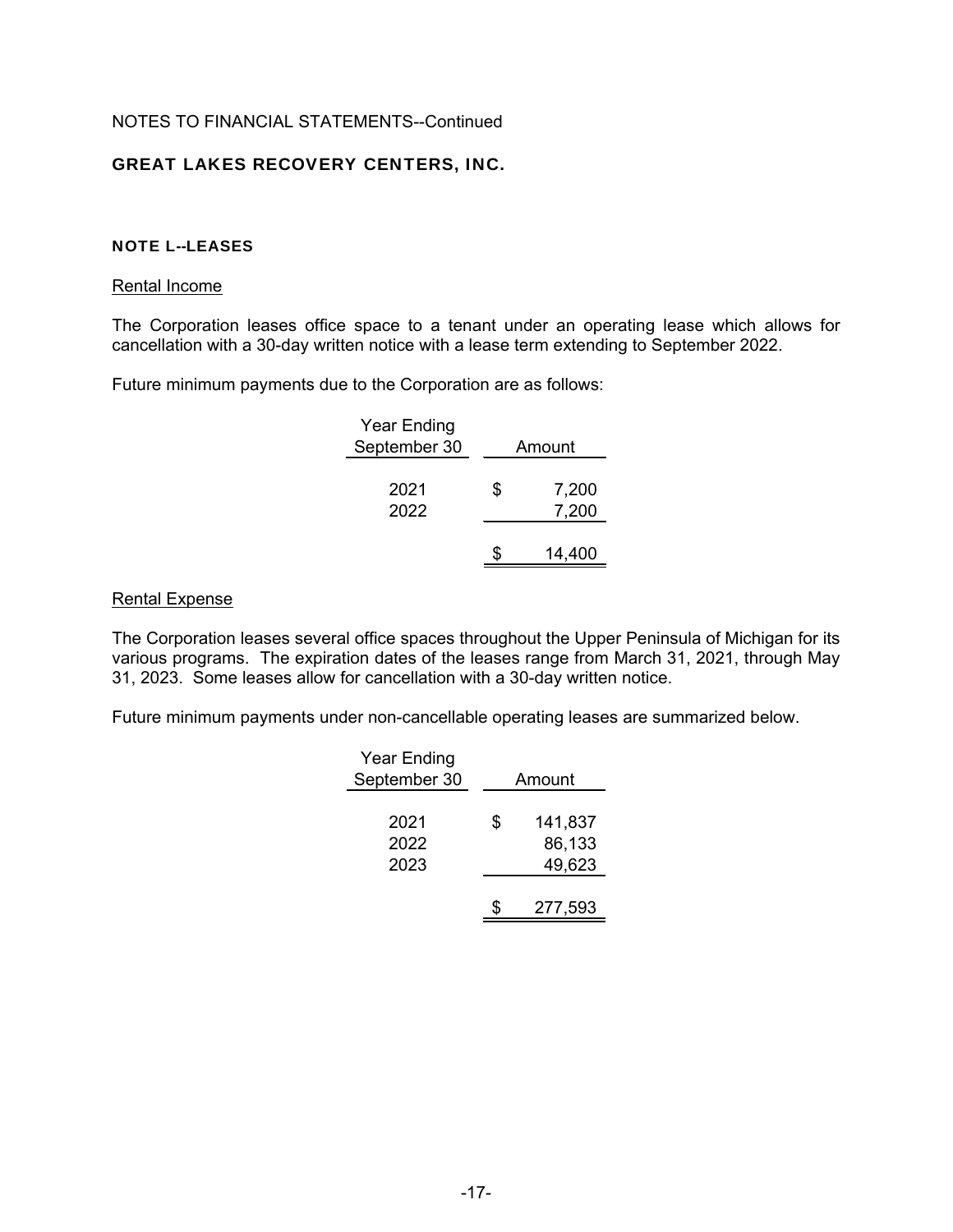# GREAT LAKES RECOVERY CENTERS, INC.

### NOTE M--PAYCHECK PROTECTION PROGRAM LOAN

On April 22, 2020, the Corporation received loan proceeds in the amount of \$1,105,200, pursuant to the Paycheck Protection Program (PPP) established as part of the Coronavirus Aid, Relief, and Economic Security (CARES) Act. The PPP provides loans to qualifying businesses for amounts up to 2.5 times the average monthly payroll and certain other expenses. The loans and accrued interest are forgivable if the borrower uses the loan proceeds for eligible purposes. The note has a scheduled maturity of April 2022 and bears an interest rate of 1 percent. Payments of unpaid principal and interest are deferred until the Small Business Administration remits the amount of forgiveness of the note to the lender or notifies the lender that no loan forgiveness is allowed.

The Corporation has elected to treat the PPP loan as debt, in accordance with ASC 470, *Debt*, and is presented as a financial liability on the statement of financial position as of September 30, 2020. The Corporation has not recorded accrued interest due through September 30, 2020, as the amount is not considered material to the financial statements.

The Corporation intends to use the proceeds for purposes consistent with the PPP. While the Corporation currently believes that its use of the loan proceeds will meet the conditions for forgiveness of the loan, there is no guarantee that the Corporation will not take actions that could cause the Corporation to be ineligible for forgiveness of the loan, in whole or in part.

### NOTE N--RISKS AND UNCERTAINTIES

The Corporation may be subject to social and natural catastrophic events that are beyond its control, such as health epidemics, natural disasters, and other catastrophes, which could materially and adversely affect the Corporation's results of operations and financial condition.

In response to the COVID-19 pandemic, the Corporation adjusted business operations in 2020. Should the COVID-19 pandemic continue, or the local and national economies be materially impacted, the Corporation could see a negative impact to its operations. The Corporation is continuing to monitor the situation. Any potential impact to the Corporation's future operations and financial condition is unknown at this time.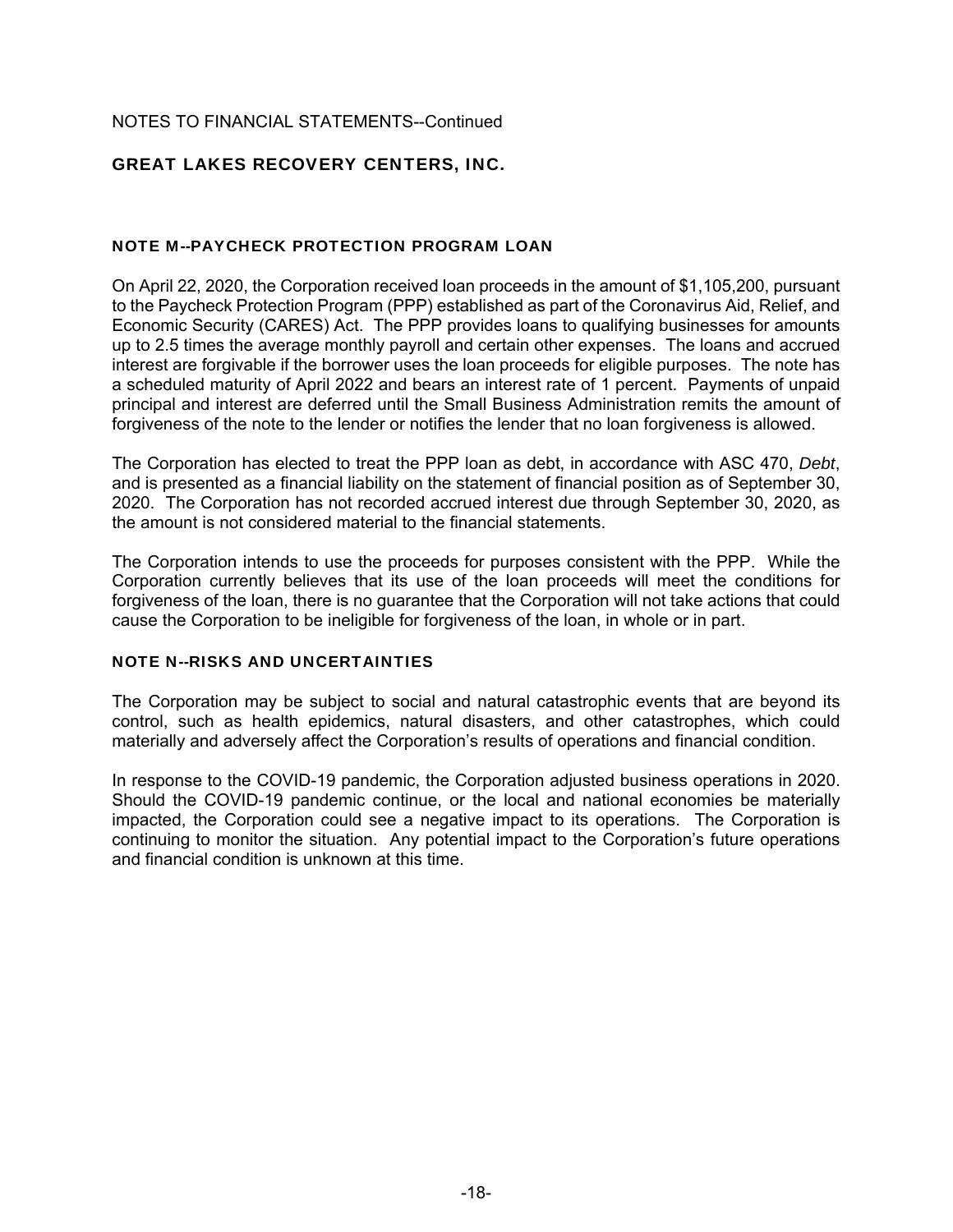**CERTIFIED PUBLIC ACCOUNTANTS** 

# INDEPENDENT AUDITOR'S REPORT ON INTERNAL CONTROL OVER FINANCIAL REPORTING AND ON COMPLIANCE AND OTHER MATTERS BASED ON AN AUDIT OF FINANCIAL STATEMENTS PERFORMED IN ACCORDANCE WITH GOVERNMENT AUDITING STANDARDS

Board of Directors Great Lakes Recovery Centers, Inc. Ishpeming, Michigan

We have audited, in accordance with auditing standards generally accepted in the United States of America and the standards applicable to financial audits contained in *Government Auditing Standards*, issued by the Comptroller General of the United States, the financial statements of Great Lakes Recovery Centers, Inc. (Corporation) (a nonprofit organization), which comprise the statement of financial position as of September 30, 2020, and the related statements of activities, functional expenses, and cash flows for the year then ended, and the related notes to the financial statements, and have issued our report thereon dated April 20, 2021.

#### **Internal Control over Financial Reporting**

In planning and performing our audit of the financial statements, we considered the Corporation's internal control over financial reporting (internal control) to determine the audit procedures that are appropriate in the circumstances for the purpose of expressing our opinion on the financial statements, but not for the purpose of expressing an opinion on the effectiveness of the Corporation's internal control. Accordingly, we do not express an opinion on the effectiveness of the Corporation's internal control.

A *deficiency in internal control* exists when the design or operation of a control does not allow management or employees, in the normal course of performing their assigned functions, to prevent, or detect and correct, misstatements on a timely basis. A *material weakness* is a deficiency, or a combination of deficiencies, in internal control, such that there is a reasonable possibility that a material misstatement of the entity's financial statements will not be prevented or detected and corrected on a timely basis. A *significant deficiency* is a deficiency, or a combination of deficiencies, in internal control that is less severe than a material weakness, yet important enough to merit attention by those charged with governance.

Our consideration of internal control was for the limited purpose described in the first paragraph of this section and was not designed to identify all deficiencies in internal control that might be material weaknesses or significant deficiencies. Given these limitations, during our audit we did not identify any deficiencies in internal control that we consider to be material weaknesses. However, material weaknesses may exist that have not been identified.